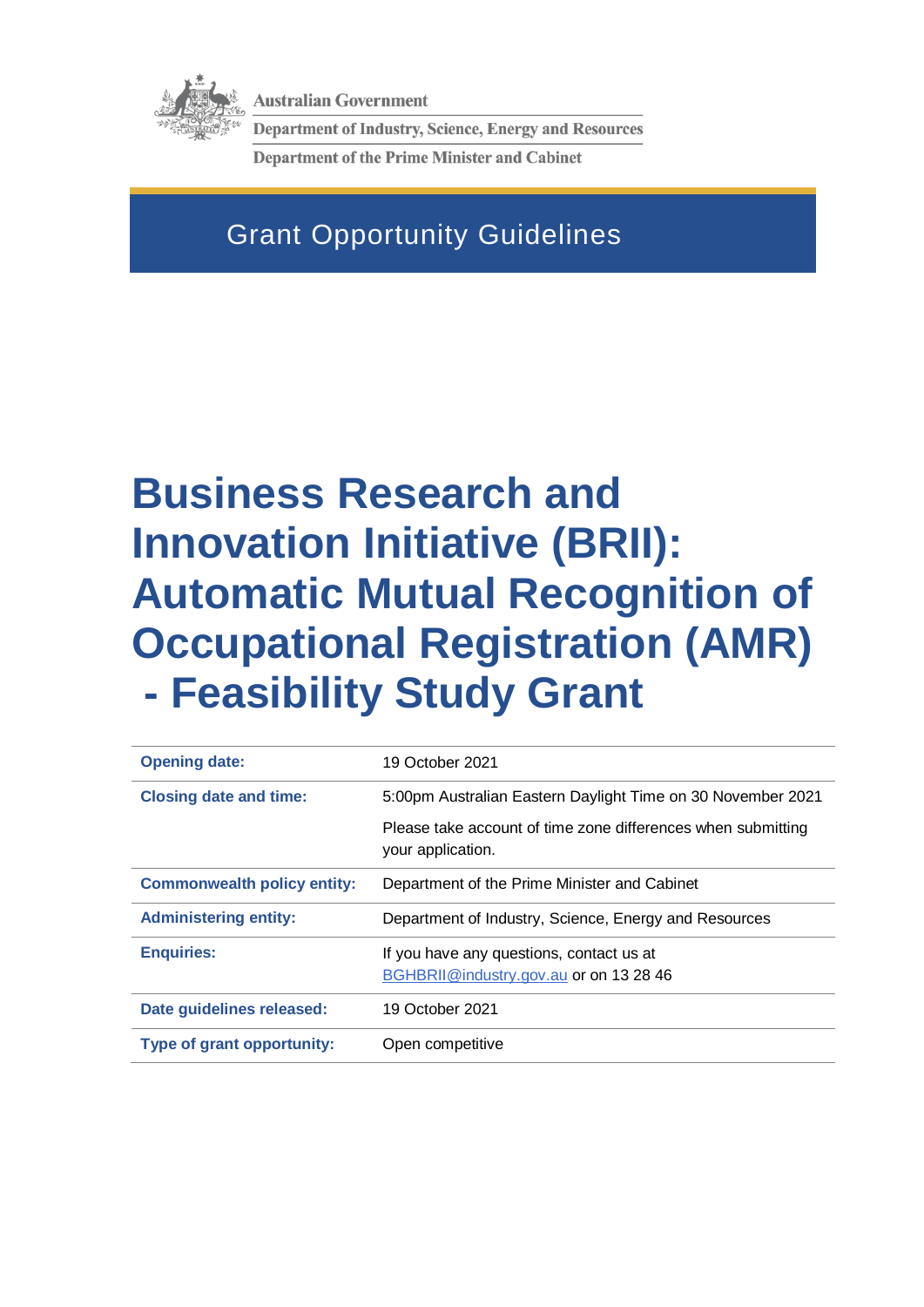# **Contents**

| $\mathbf{1}$ . | Business Research and Innovation Initiative (BRII): grant processes4 |                                                                                   |  |
|----------------|----------------------------------------------------------------------|-----------------------------------------------------------------------------------|--|
| 2.             |                                                                      |                                                                                   |  |
|                | 2.1.                                                                 | About the BRII: Automatic Mutual Recognition of Occupational Registration (AMR) - |  |
|                | 2.2.                                                                 |                                                                                   |  |
|                | 2.3.                                                                 |                                                                                   |  |
| 3.             |                                                                      |                                                                                   |  |
| 4.             |                                                                      |                                                                                   |  |
|                | 4.1.                                                                 |                                                                                   |  |
|                | 4.2.                                                                 |                                                                                   |  |
| 5.             |                                                                      |                                                                                   |  |
|                | 5.1.                                                                 |                                                                                   |  |
|                | 5.2.                                                                 |                                                                                   |  |
|                | 5.3.                                                                 |                                                                                   |  |
|                |                                                                      |                                                                                   |  |
|                | 6.1.                                                                 |                                                                                   |  |
|                | 6.2.                                                                 |                                                                                   |  |
| 7.             |                                                                      |                                                                                   |  |
|                | 7.1.                                                                 |                                                                                   |  |
|                | 7.2.                                                                 |                                                                                   |  |
|                | 7.3.                                                                 |                                                                                   |  |
|                |                                                                      |                                                                                   |  |
|                | 8.1.                                                                 |                                                                                   |  |
|                | 8.2.                                                                 |                                                                                   |  |
|                | 8.3.                                                                 |                                                                                   |  |
| 9.             |                                                                      |                                                                                   |  |
|                | 9.1.                                                                 |                                                                                   |  |
|                | 9.2.                                                                 |                                                                                   |  |
|                | 9.3.                                                                 |                                                                                   |  |
|                |                                                                      |                                                                                   |  |
|                |                                                                      |                                                                                   |  |
|                | 11.1.                                                                |                                                                                   |  |
|                | 11.2.                                                                |                                                                                   |  |
|                | 11.3.                                                                |                                                                                   |  |
|                | 11.4.                                                                |                                                                                   |  |
|                |                                                                      |                                                                                   |  |
|                |                                                                      |                                                                                   |  |
|                | 13.1.                                                                |                                                                                   |  |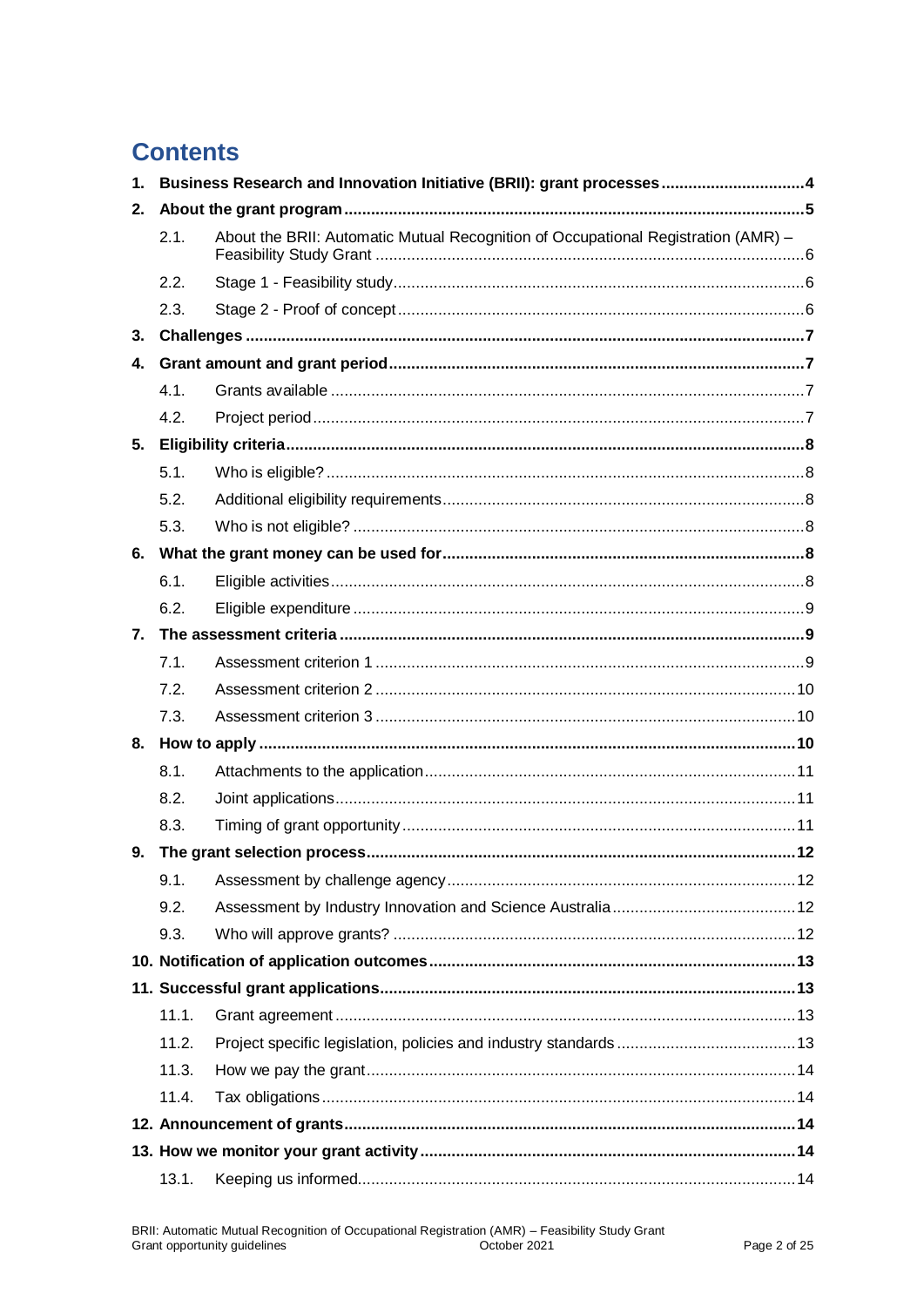| 13.2.       |  |
|-------------|--|
|             |  |
|             |  |
| 13.3.       |  |
| 13.4.       |  |
|             |  |
| 13.5.       |  |
| 13.6.       |  |
| 13.7.       |  |
|             |  |
| 14.1.       |  |
| 14.2.       |  |
|             |  |
|             |  |
|             |  |
|             |  |
| 14.3.       |  |
|             |  |
| Appendix A. |  |
| A.1         |  |
| A.2         |  |
| A.3         |  |
| A.4         |  |
| A.5         |  |
| A.6         |  |
| Appendix B. |  |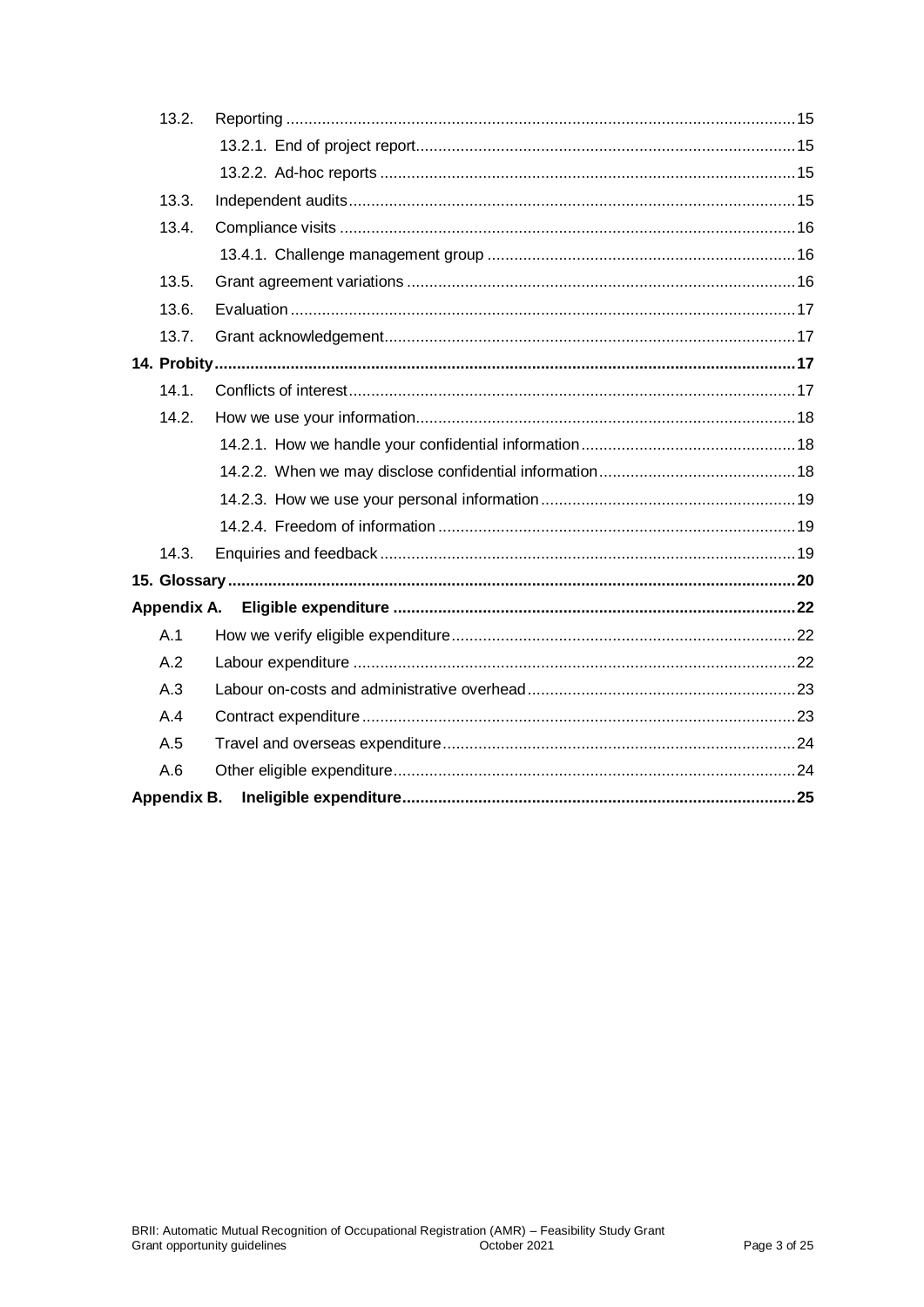# **1. Business Research and Innovation Initiative (BRII): grant processes**

### **The Business Research and Innovation Initiative (the program) is designed to achieve Australian Government objectives**

This grant opportunity is part of the above grant program which contributes to the Department of Industry, Science, Energy and Resources (the department/we) Outcome 1. DISER works with stakeholders to plan and design the grant program according to the *[Commonwealth Grants Rules](https://www.finance.gov.au/government/commonwealth-grants/commonwealth-grants-rules-guidelines)* 

*[and Guidelines](https://www.finance.gov.au/government/commonwealth-grants/commonwealth-grants-rules-guidelines)*. J

#### **The grant opportunity opens**

We publish the grant guidelines on business.gov.au and GrantConnect. J

### **You complete and submit a grant application**

You complete the application form, addressing all the eligibility and assessment criteria in order for us to consider your application.

### ብ **We assess all grant applications**

We review the applications against eligibility criteria and notify you if you are not eligible. The challenge agency and the Entrepreneurs' Programme Committee then assess eligible applications against the assessment criteria including an overall consideration of value with relevant money and compare it to other eligible applications.

### ♦

#### **We make grant recommendations**

We provide advice to the decision maker on the merits of each application.

### ↓

#### **Grant decisions are made**

The decision maker decides which applications are successful.

### ♦

### **We notify you of the outcome**

We advise you of the outcome of your application. We may not notify unsuccessful applicants until grant agreements have been executed with successful applicants.

#### ብ

#### **We enter into a grant agreement**

We will enter into a grant agreement with successful applicants. The type of grant agreement is based on the nature of the grant and proportional to the risks involved.

### ↓ **Delivery of grant**

You undertake the grant activity as set out in your grant agreement. We manage the grant by working with you, monitoring your progress and making payments.

### J **Evaluation of the program**

We evaluate the specific grant activity and program as a whole. We base this on information you provide to us and that we collect from various sources.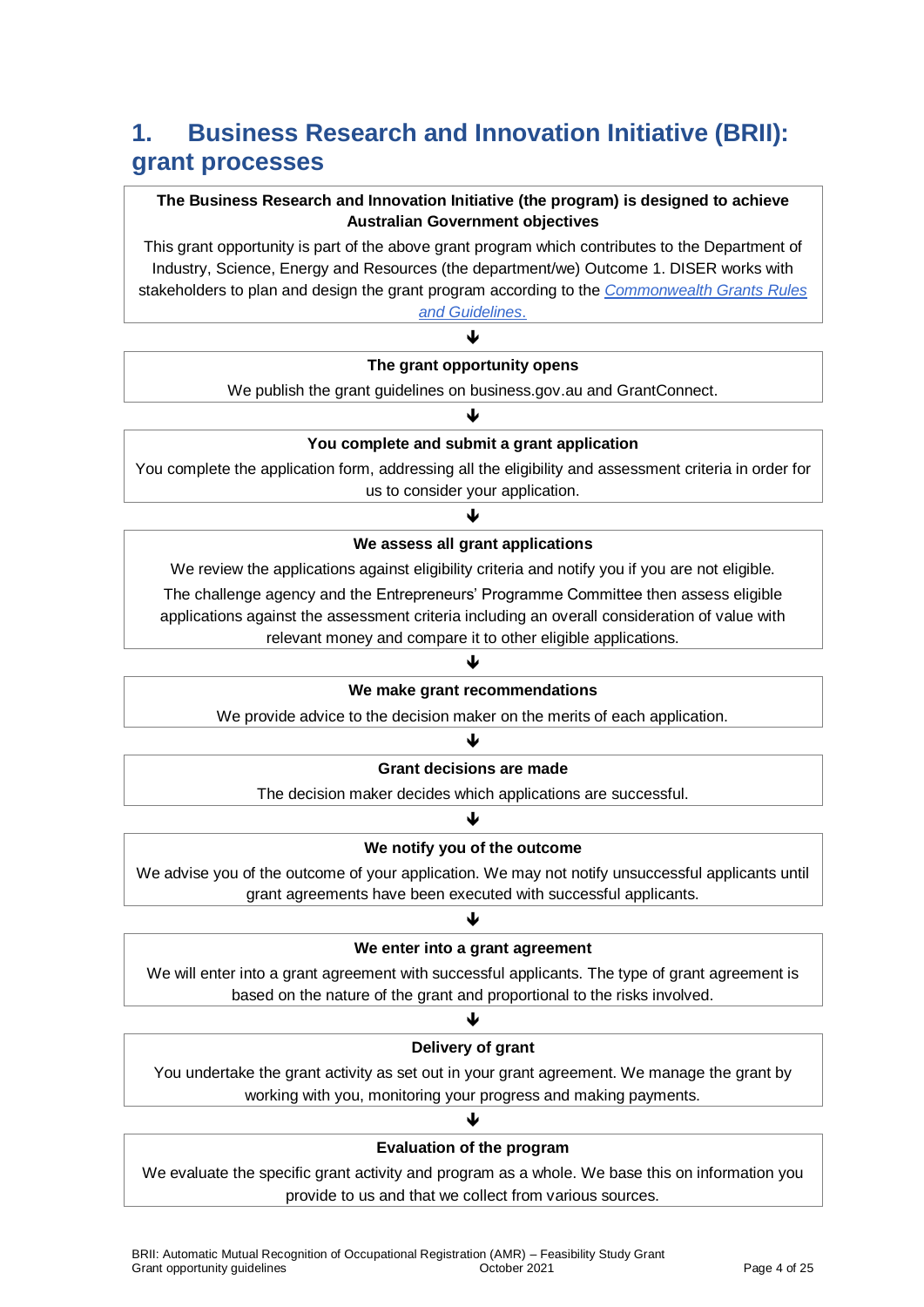# **2. About the grant program**

The Business Research and Innovation Initiative (the program) provides small to medium sized enterprises (SMEs) with grant funding to develop innovative solutions for government policy and service delivery challenges. The objective of the program is to drive innovation within SMEs and government by encouraging the development of innovative solutions by SMEs to public policy and service delivery challenges.

The intended outcomes of the program are to:

- stimulate the innovative capacity of SMEs and Australian Government agencies
- improve business capability to access national and international markets
- develop SMEs' confidence and awareness when working with government as a possible customer
- encourage Australian Government agencies to participate in sourcing innovative solutions.

The program encourages private sector innovation to help address regulatory and service delivery challenges, enabling a comparison of different proposed solutions and their commercial viability with project partners.

For this round of the program, the Assistant Minister to the Prime Minister and Cabinet has identified challenges to support the implementation of the Automatic Mutual recognition of occupational registration (AMR) in consultation with:

- the Minister for Employment, Skills, Small and Family Business
- **the Minister for Education and Youth**
- the Assistant Minister for Industry Development; and
- any other relevant portfolio ministers and potential state regulatory partners.

#### The program has two stages:

| <b>Stage 1: FEASIBILITY STUDY</b>                 | <b>Stage 2: PROOF OF CONCEPT</b>                                                               |
|---------------------------------------------------|------------------------------------------------------------------------------------------------|
| 1. SMEs apply to respond to a challenge           | 1. Successful feasibility study SMEs                                                           |
| 2. Challenge agency assesses and ranks            | apply for proof of concept grant                                                               |
| applications against the assessment               | 2. Challenge agency assesses and ranks                                                         |
| criteria                                          | applications against the assessment                                                            |
| 3. Industry, Innovation and Science               | criteria                                                                                       |
| Australia assess applications, consider           | 3. Industry, Innovation and Science                                                            |
| the challenge agency assessment and               | Australia assess applications, consider                                                        |
| recommend which projects to fund                  | the challenge agency assessment and                                                            |
| 4. Program Delegate approves                      | recommend which projects to fund                                                               |
| recommended applications for funding              | 4. Program Delegate approves                                                                   |
| 5. Successful SMEs conduct feasibility<br>studies | recommended applications for funding<br>5. Successful SMEs conduct proof of<br>concept project |

There will be two grant opportunities as part of this program, the feasibility study grant opportunity and the proof of concept grant opportunity. You can only apply for the proof of concept grant opportunity if you have successfully completed a feasibility study grant under Stage 1. We will publish the opening and closing dates and any other relevant information on [business.gov.au](https://business.gov.au/grants-and-programs/brii-automatic-mutual-recognition-of-occupational-registration) and GrantConnect.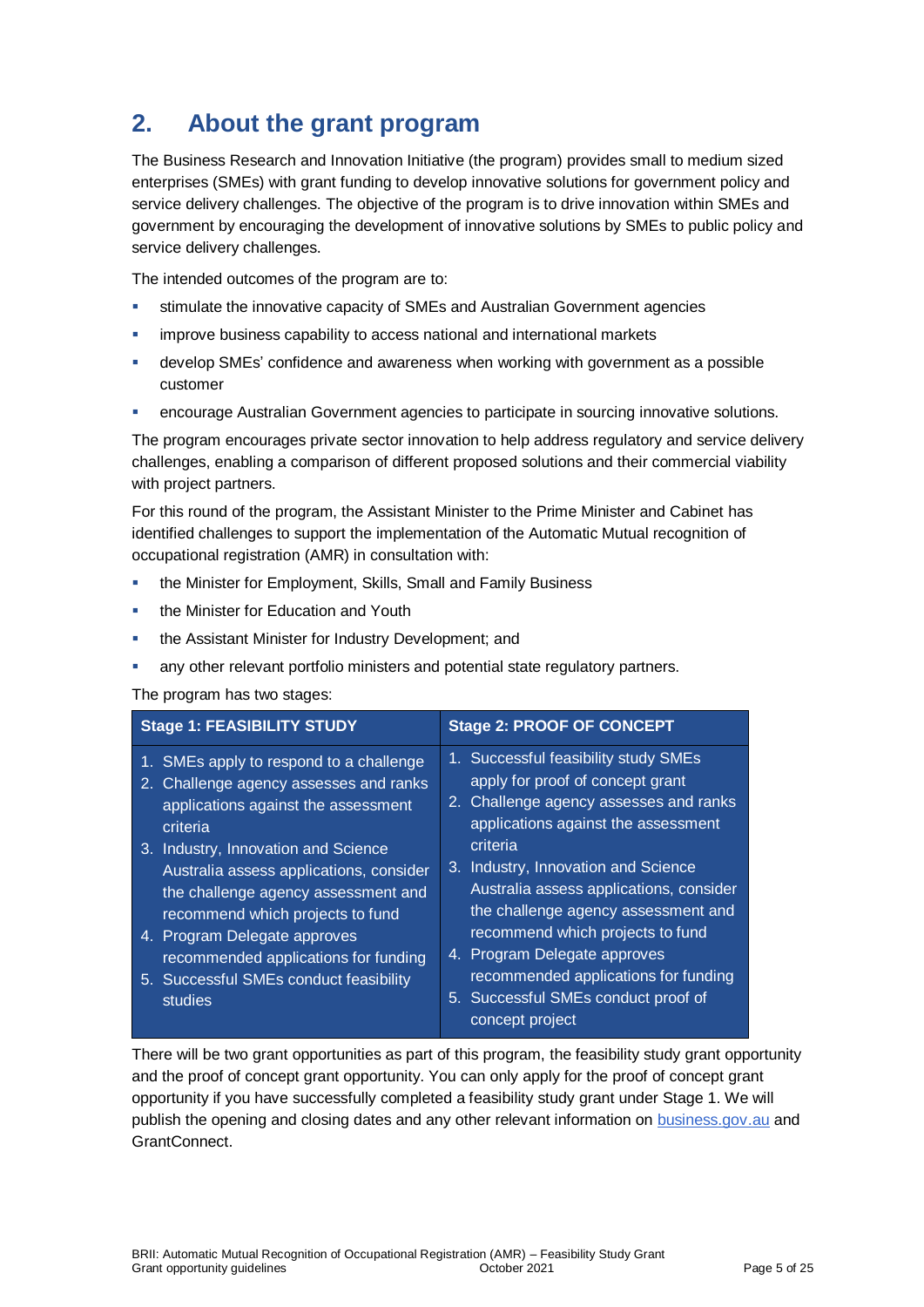We administer the program according to the *[Commonwealth Grants Rules and Guidelines](https://www.finance.gov.au/government/commonwealth-grants/commonwealth-grants-rules-guidelines)*  $(CGRGs)^1$  $(CGRGs)^1$ .

### 2.1. About the BRII: Automatic Mutual Recognition of Occupational Registration (AMR) – Feasibility Study Grant

This grant opportunity aims to support the new national scheme for AMR. As part of the Commonwealth's Deregulation Agenda, the Government announced \$11 million in the 2021-22 Budget to support the implementation of AMR across states and territories. This includes \$6.5 million over 2 years from 2021-22 to pilot innovative solutions to:

- share information nationally to support AMR of occupational registrations, and
- improve information on occupational licencing requirements across Australia.

AMR will remove the requirement for workers to pay additional fees and complete additional paperwork in different states and territories. It aims to create a more mobile workforce to help businesses grow, enable workers to take up interstate work, contributing to Australia's economic recovery and resilience.

This grant opportunity aims to support the functioning and uptake of AMR. Solutions to the challenges can focus on all or part of the program and all or specific sectors within scope of AMR.

These guidelines contain information for the BRII: Automatic Mutual Recognition of Occupational Registration (AMR) for the Feasibility Study Grant.

### 2.2. Stage 1 - Feasibility study

During this stage you must complete a feasibility study that addresses one of the challenges in Section 3. The maximum grant amount for a feasibility study grant is \$70,000 with a maximum grant period of three months. There is a total allocation of \$1.1 million for the feasibility study grant opportunity across all AMR challenges.

### 2.3. Stage 2 - Proof of concept

l

After successfully completing your feasibility study under the program, we will invite you to apply for a competitive grant for the development of a proof of concept addressing the same challenge. The maximum grant amount is \$675,000 with a maximum grant period of 12 months. There is a total allocation of \$5.4 million for the proof of concept grant opportunity across all AMR challenges.

At the completion of the proof of concept stage, we expect grantees, in the first instance, to conduct negotiations for any potential sale of the solution to the participating Australian Government in good faith. Agencies will decide whether to purchase any solution at their own cost. Any procurement must comply with the *[Commonwealth Procurement Rules](http://www.finance.gov.au/procurement/procurement-policy-and-guidance/commonwealth-procurement-rules/)<sup>2</sup>* . At the end of the proof of concept stage, the Australian Government and or state and territory government agencies may purchase a solution from any grant recipient.

Grant recipients will retain intellectual property rights and the right to sell in domestic and global markets and to state and territory government agencies.

<sup>1</sup> <https://www.finance.gov.au/government/commonwealth-grants/commonwealth-grants-rules-guidelines>

<sup>2</sup> <http://www.finance.gov.au/procurement/procurement-policy-and-guidance/commonwealth-procurement-rules/>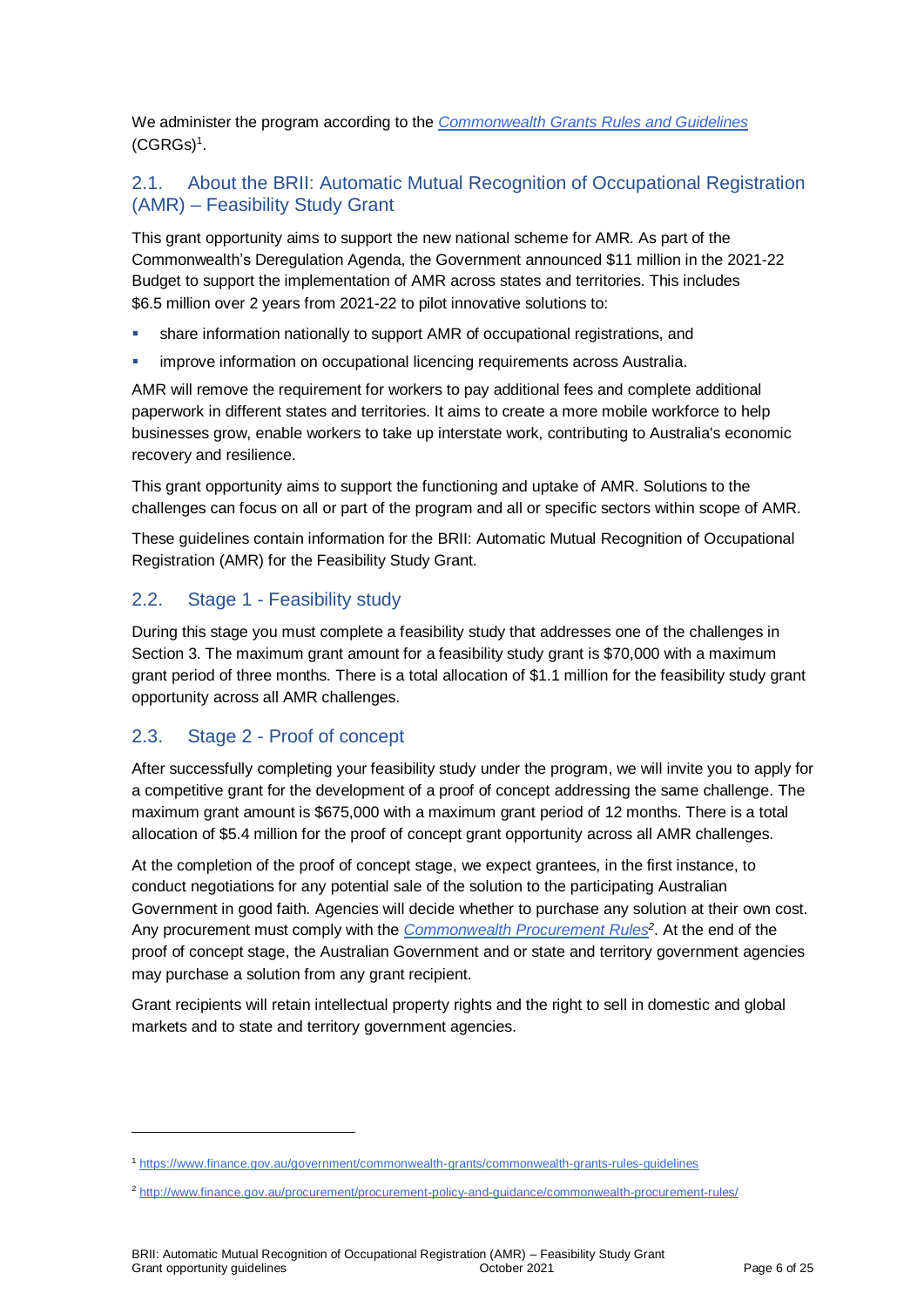## **3. Challenges**

The challenges for supporting the implementation of AMR Feasibility Study grant opportunity are:

- Challenge 1 Improving information matching and exchange between jurisdictions to address information sharing challenges for occupational registrations and licences subject to AMR
- Challenge 2 Improving information matching and exchange between jurisdictions for the building and construction industries
- Challenge 3 Improving information matching and exchange between jurisdictions for security, property, transport and liquor and gaming industries
- Challenge 4 Improving uptake of the opportunities available through the Automatic Mutual Recognition of Occupation Registration (AMR).

For more detailed information on each of the challenges, go to [business.gov.au/BRII-AMR](https://www.business.gov.au/BRII-AMR)

This document sets out:

- the eligibility and assessment criteria
- how we consider and assess grant applications
- how we notify applicants and enter into grant agreements with grantees
- how we monitor and evaluate grantees' performance
- responsibilities and expectations in relation to the opportunity.

The Department of Industry, Science, Energy and Resources is responsible for administering this grant opportunity on behalf of the Department of the Prime Minister and Cabinet and other relevant Australian Government agencies.

We have defined key terms used in these guidelines in the glossary at section 15.

You should read this document carefully before you fill out an application.

### **4. Grant amount and grant period**

A total of \$6.5 million is available for the program over 2 years 2021-22 to 2022-23.

For this grant opportunity, \$1.1 million is available for the Feasibility Study Stage 1 over 3 months.

### 4.1. Grants available

The grant amount will be up to 100 per cent of eligible project expenditure (grant percentage).

- **the minimum grant amount is \$50,000**
- the maximum grant amount is \$70,000.

You can submit a separate application for each challenge for which you wish to apply. You can apply for multiple challenges but you can only receive grant funding for one challenge in this round.

We cannot fund your project if it receives funding from another Commonwealth government grant. You can apply for a grant for your project under more than one Commonwealth program, but if your application is successful, you must choose either the BRII: Automatic Mutual Recognition of Occupational Registration (AMR) Feasibility Study Grant or the other Commonwealth grant.

### 4.2. Project period

The maximum project period for the Feasibility Study Stage 1 is 3 months.

We expect you will complete your project within 3 months of executing your grant agreement.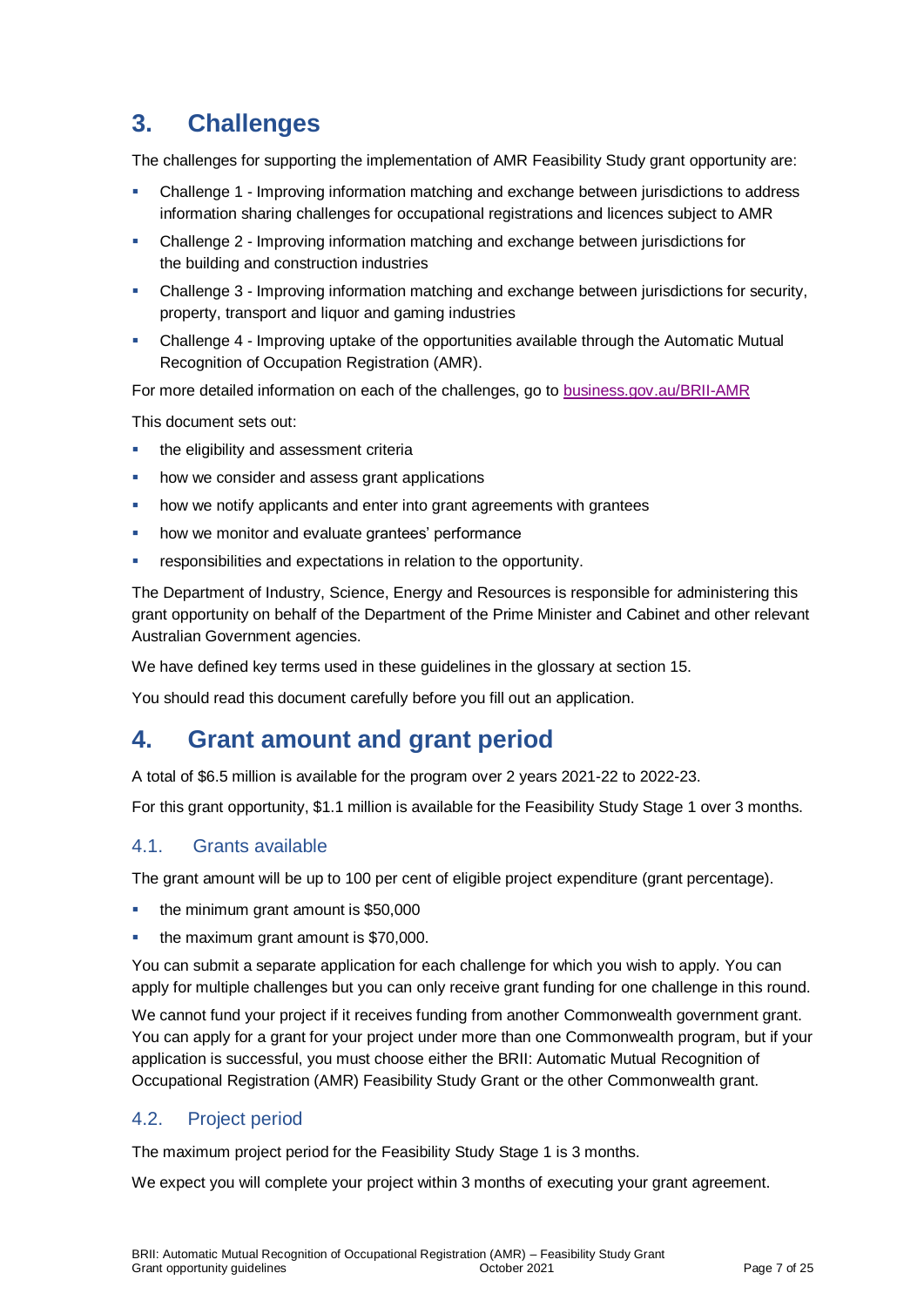# **5. Eligibility criteria**

We cannot consider your application if you do not satisfy all eligibility criteria.

### <span id="page-7-0"></span>5.1. Who is eligible?

To be eligible you must:

have an Australian Business Number (ABN)

and be one of the following entities:

- an entity, incorporated in Australia
- an individual or partnership, provided you agree to form a company incorporated in Australia to enter into a grant agreement.

Joint applications are acceptable, provided you have a lead organisation who is the main driver of the project and is eligible to apply. For further information on joint applications, refer to section [8.2.](#page-10-0)

### 5.2. Additional eligibility requirements

We can only accept applications where:

- you have a combined annual turnover of less than \$20 million for each of the three financial years prior to the lodgement of the application (unless you are controlled by a Publicly Funded Research Organisation, including university spinoffs with at least 40 per cent university ownership, in which case you must have annual turnover in isolation of less than \$20 million for each of the three financial years prior to lodgement of the application)
- you provide all mandatory attachments (see section 8.1).

We cannot waive the eligibility criteria under any circumstances.

### 5.3. Who is not eligible?

You are not eligible to apply if you are:

- any organisation not included in section [5.1](#page-7-0)
- a Commonwealth, state or local government agency or body (including government business enterprises)
- an organisation, or your project partner is an organisation, included on the National Redress Scheme's website on the list of 'Institutions that have not joined or signified their intent to join the Scheme' [\(www.nationalredress.gov.au\)](http://www.nationalredress.gov.au/)
- an employer of 100 or more employees that has [not complied](https://www.wgea.gov.au/what-we-do/compliance-reporting/non-compliant-list) with the *Workplace Gender Equality Act (2012)*.

### **6. What the grant money can be used for**

### <span id="page-7-1"></span>6.1. Eligible activities

To be eligible your project must test the feasibility of your solution to one of the challenges (see section 3).

Eligible activities must directly relate to your project and can include:

- **•** determining the technical viability of your proposed solution
- determining the novelty of your proposed solution compared to existing offerings
- determining the commercial potential of your proposed solution in domestic and/or international markets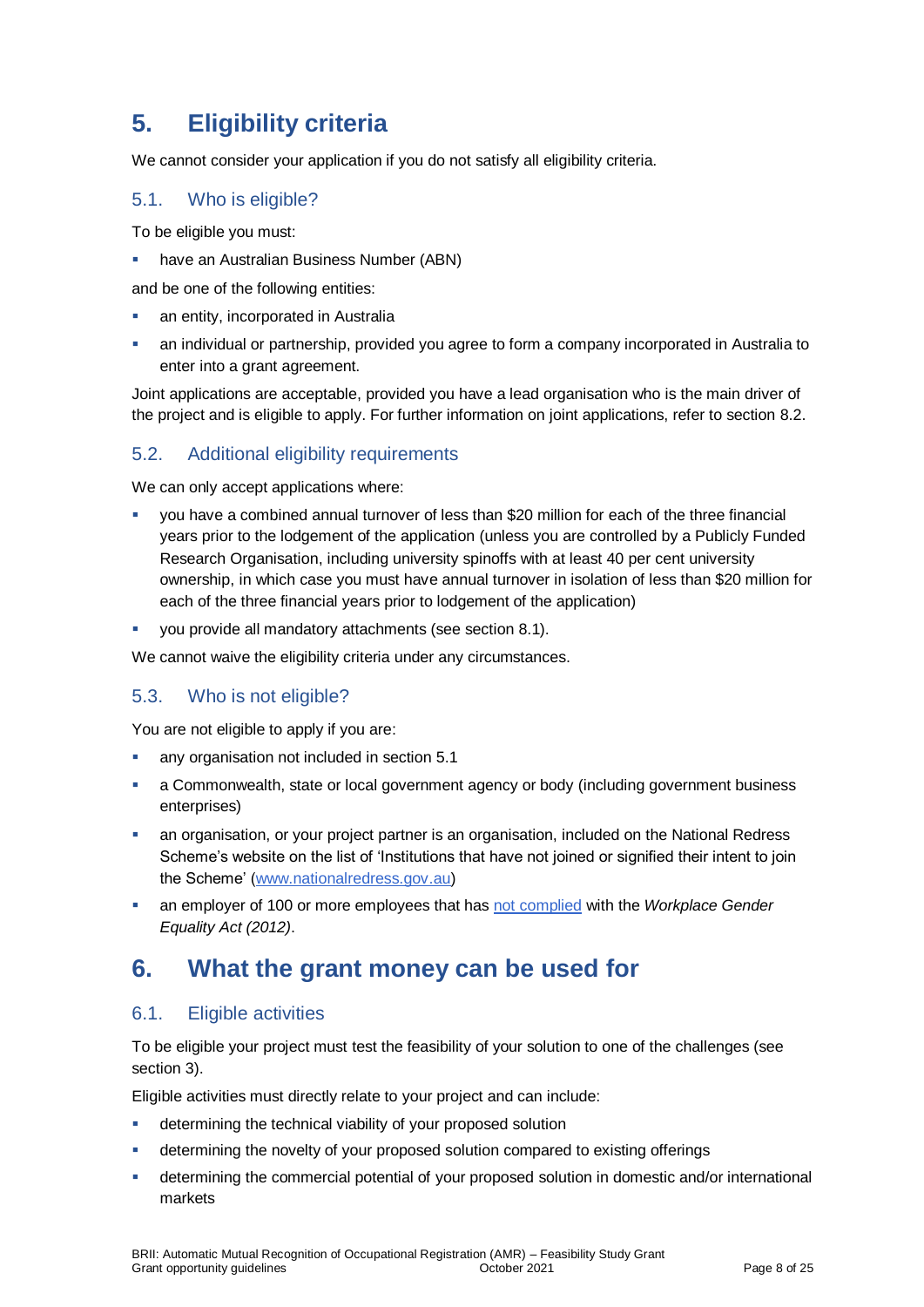determining any security issues relating to your proposed solution.

We may also approve other activities.

### <span id="page-8-0"></span>6.2. Eligible expenditure

You can only spend grant funds on eligible expenditure you have incurred on an agreed project as defined in your grant agreement.

- For guidance on eligible expenditure, see appendix A.
- For guidance on ineligible expenditure, see appendix B.

We may update the guidance on eligible and ineligible expenditure from time to time. If your application is successful, the version in place when you submitted your application applies to your project.

If your application is successful, we may ask you to verify project costs that you provided in your application. You may need to provide evidence such as quotes for major costs.

Not all expenditure on your project may be eligible for grant funding. The Program Delegate (who is a manager within the department with responsibility for administering the program) makes the final decision on what is eligible expenditure and may give additional guidance on eligible expenditure if required.

To be eligible, expenditure must:

- be a direct cost of the project
- be incurred by you for required project audit activities.

You must incur the project expenditure between the project start and end date for it to be eligible unless stated otherwise.

You must not commence your project until you execute a grant agreement with the Commonwealth.

### **7. The assessment criteria**

You must address all assessment criteria in your application. We will assess your application based on the weighting given to each criterion.

The application form asks questions that relate to the assessment criteria below. The amount of detail and supporting evidence you provide in your application should be relative to the project size, complexity and grant amount requested. You should provide evidence to support your answers. The application form displays size limits for answers.

We will only consider funding applications that score at least 50 per cent against each assessment criterion, as these represent best value for money.

### 7.1. Assessment criterion 1

#### **Extent that your proposed solution meets the challenge (30 points).**

You should demonstrate this by identifying:

- a. how your proposed solution solves the challenge for one or more sectors in whole or in part
- b. the uniqueness of your proposed solution relative to what is already in the market.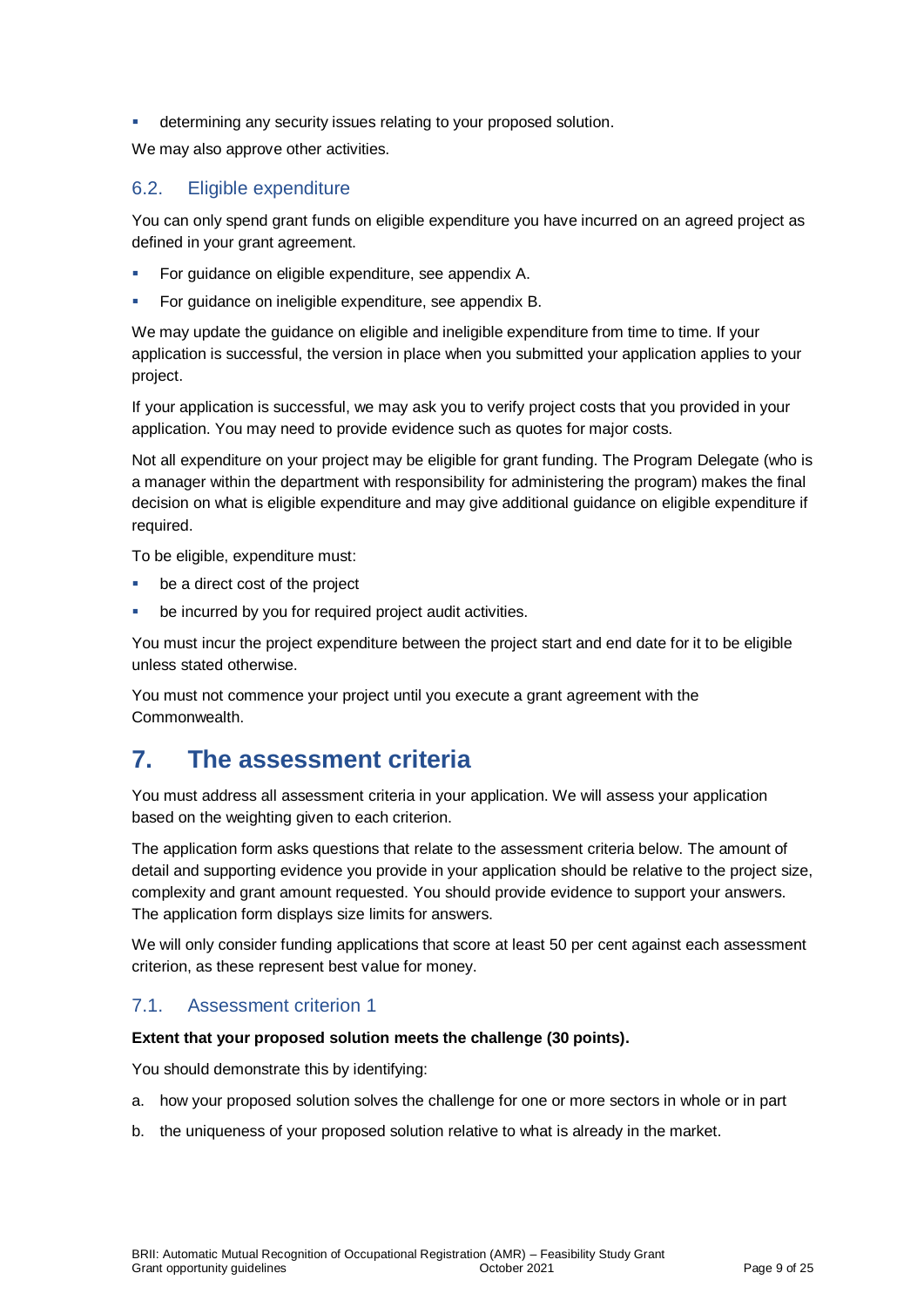### 7.2. Assessment criterion 2

#### **Market opportunity of your proposed solution (30 points).**

You should demonstrate this by identifying:

a. the clear commercial potential to create a marketable product, process or service for customers beyond the challenge agency, including a plan to deliver the solution and the route to local and/or global markets, including a market analysis.

Note: We will require a more detailed commercialisation plan if you progress to the second funding stage and apply for a proof of concept grant.

### 7.3. Assessment criterion 3

#### **Capacity, capability and resources to deliver the project (40 points)**

You should demonstrate this by identifying:

- a. your track record managing similar projects and access to personnel with the right skills and experience, including commercialisation
- b. your access, or future access, to any infrastructure, capital equipment, technology and intellectual property
- c. a sound project plan to manage and monitor the project, including a risk analysis
- d. your project budget.

You must attach a project plan, budget and risk analysis to your application.

### **8. How to apply**

Before applying you should read and understand these guidelines, the sample [application form](https://business.gov.au/grants-and-programs/brii-automatic-mutual-recognition-of-occupational-registration#key-documents) and the sampl[e grant agreement](https://business.gov.au/grants-and-programs/brii-automatic-mutual-recognition-of-occupational-registration#key-documents) published on business.gov.au and GrantConnect.

To apply, you must:

- **EXECOMPLETE COMPLETE IN EXECUTE:** complete the online [application form](https://business.gov.au/grants-and-programs/brii-automatic-mutual-recognition-of-occupational-registration) via business.gov.au
- provide all the information requested
- address all eligibility and assessment criteria
- include all necessary attachments.

You should retain a copy of your application for your own records.

You are responsible for making sure your application is complete and accurate. Giving false or misleading information is a serious offence under the *Criminal Code Act 1995* (Cth). If we consider that you have provided false or misleading information we may not progress your application. If you find an error in your application after submitting it, you should call us immediately on 13 28 46.

If we find an error or information that is missing, we may ask for clarification or additional information from you that will not change the nature of your application. However, we can refuse to accept any additional information from you that would change your submission after the application closing time.

If you need further guidance around the application process, or if you are unable to submit an application online, [contact us](https://www.business.gov.au/contact-us) at business.gov.au or by calling 13 28 46.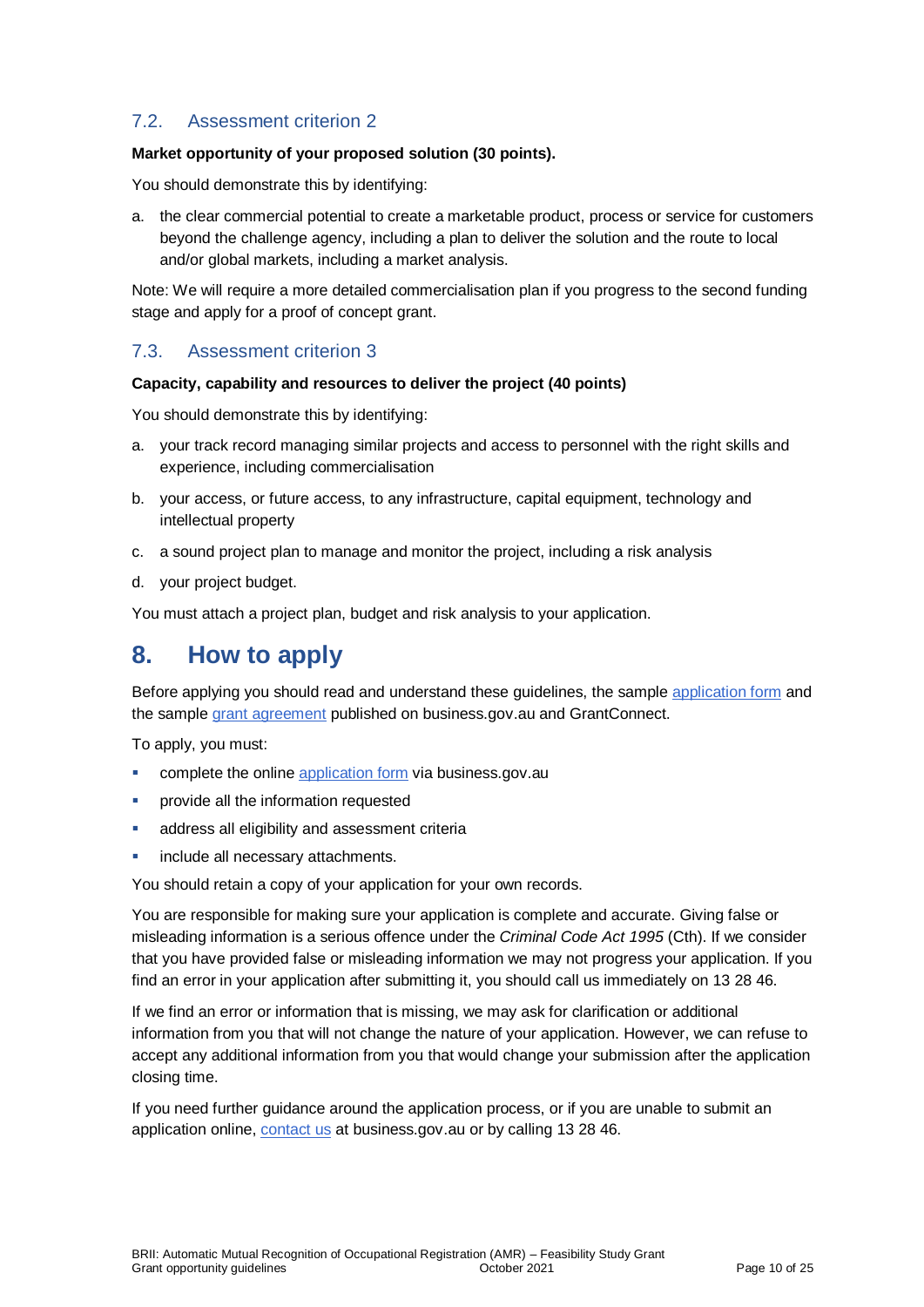### 8.1. Attachments to the application

You must provide the following documents with your application:

- **Part including a detailed budget**
- financial turnover declaration (template provided on [business.gov.au](https://business.gov.au/grants-and-programs/brii-automatic-mutual-recognition-of-occupational-registration#key-documents) and GrantConnect)

and, where applicable:

project partner letter/s of support (see section 8.2).

You must attach supporting documentation to the application form in line with the instructions provided within the form. You should only attach requested documents. We will not consider information in attachments that we do not request.

### <span id="page-10-0"></span>8.2. Joint applications

We recognise that some organisations may want to join as a group to deliver a project. In these circumstances, you must appoint a lead organisation. Only the lead organisation can submit the application form and enter into the grant agreement with the Commonwealth. The application should identify all other members of the proposed group and include a letter of support from each of the project partners. Each letter of support should include:

- **details of the project partner**
- an overview of how the project partner will work with the lead organisation and any other project partners in the group to successfully complete the project
- an outline of the relevant experience and/or expertise the project partner will bring to the group
- the roles/responsibilities the project partner will undertake, and the resources it will contribute (if any)
- details of a nominated management level contact officer.

You must have a formal arrangement in place with all parties prior to execution of the grant agreement.

### 8.3. Timing of grant opportunity

You can only submit an application between the published opening and closing dates. We cannot accept late applications.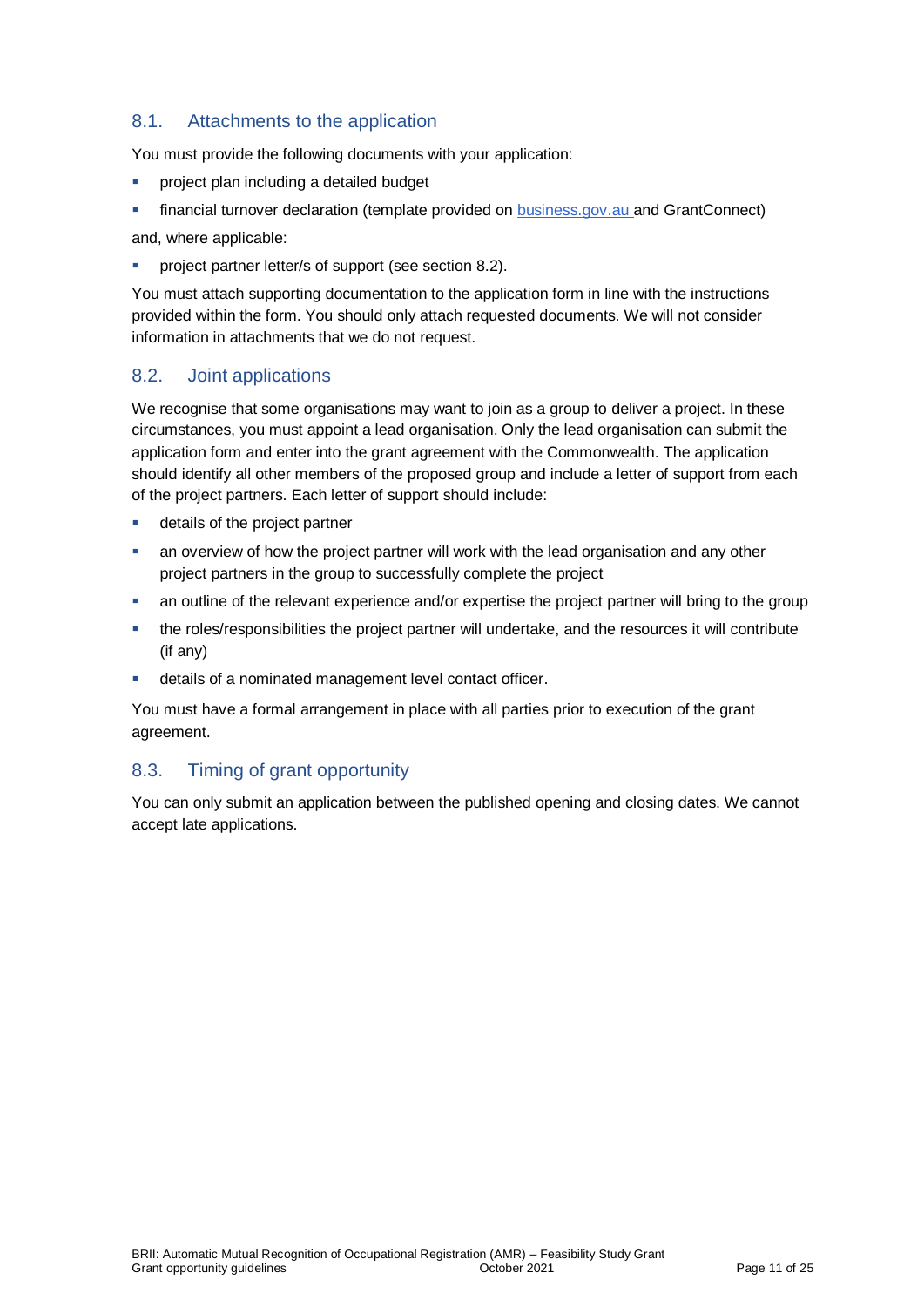### Table 1: Expected timing for this grant opportunity

| Activity                                   | Timeframe     |
|--------------------------------------------|---------------|
| Assessment of applications                 | 8 weeks       |
| Committee                                  | 4 weeks       |
| Approval of outcomes of selection process  | 4 weeks       |
| Negotiations and award of grant agreements | 4 weeks       |
| Notification to unsuccessful applicants    | 2 weeks       |
| Earliest start date of project             | April 2022    |
| End date of grant commitment               | November 2022 |

### **9. The grant selection process**

We first review your application against the eligibility criteria. If eligible, we will then assess it against the assessment criteria. Only eligible applications will proceed to the assessment stage.

We consider your application on its merits, based on:

- how well it meets the criteria
- how it compares to other applications
- whether it provides value with relevant money.

When assessing whether the application represents value with relevant money, we will have regard to:

- the overall objectives of the grant opportunity
- the evidence provided to demonstrate how your project contributes to meeting those objectives
- the relative value of the grant sought.

### 9.1. Assessment by challenge agency

The challenge agency assesses and ranks applications within each challenge against the assessment criteria before deciding which applications to support.

### 9.2. Assessment by Industry Innovation and Science Australia

We then refer supported applications within each challenge to Industry Innovation and Science Australia (IISA). The Entrepreneurs' Programme Committee (EPC), a committee of IISA, will assess your application against the assessment criteria, compare it to other eligible applications within each challenge and consider the challenge agency's assessments of the applications, before recommending to the Program Delegate which projects to fund.

To be recommended as suitable for funding, your application must score highly against each merit criterion and represent value for money.

If the selection process identifies unintentional errors in your application, we may contact you to correct or clarify the errors, but you cannot make any material alteration or addition.

### 9.3. Who will approve grants?

The Program Delegate decides which grants to approve taking into account the recommendations of the EPC and the availability of grant funds.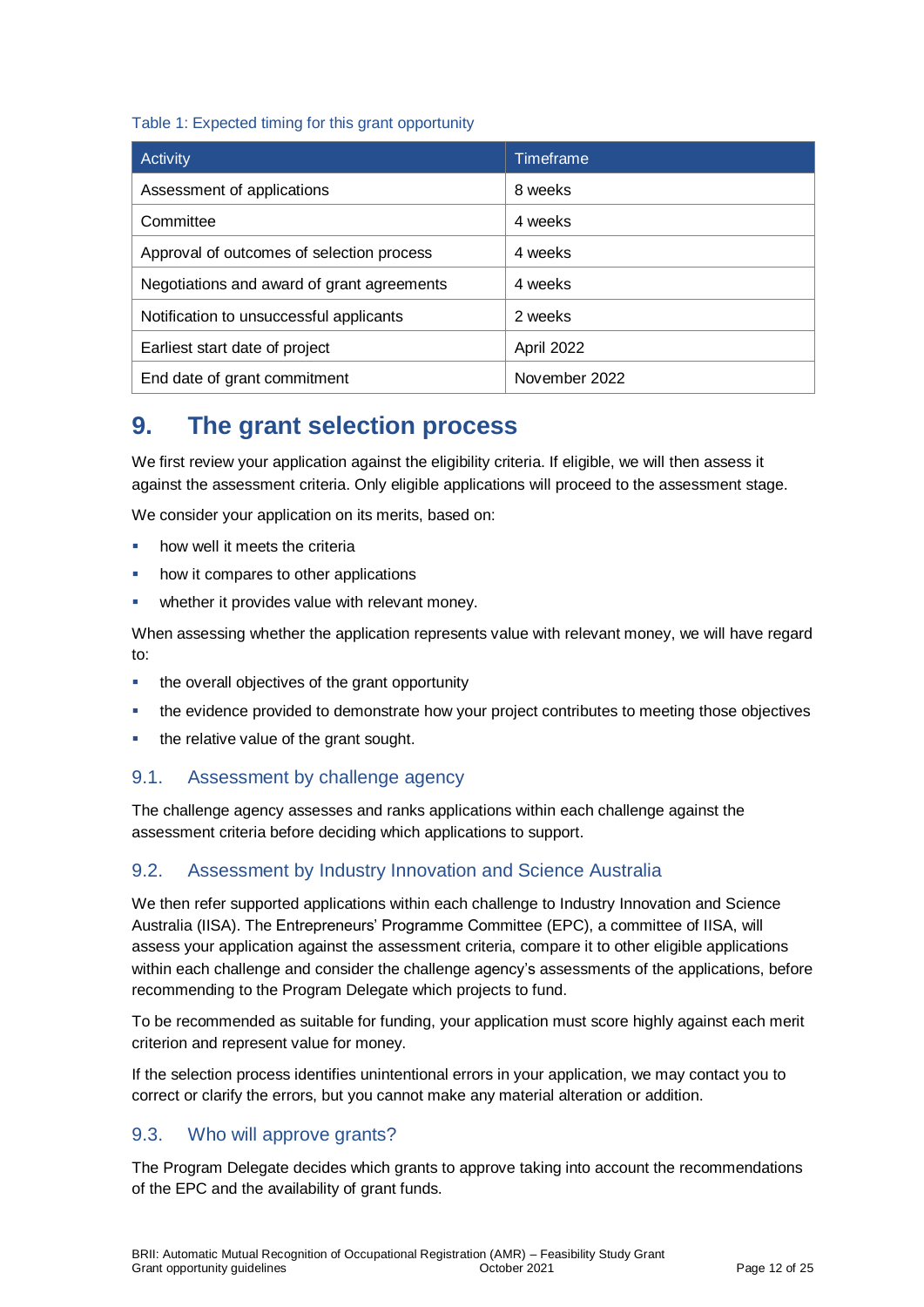The Program Delegate's decision is final in all matters, including:

- the grant approval
- the grant funding to be awarded
- any conditions attached to the offer of grant funding.

We cannot review decisions about the merits of your application.

The Program Delegate will not approve funding if there is insufficient program funds available across relevant financial years for the program.

### **10. Notification of application outcomes**

We will advise you of the outcome of your application in writing. If you are successful, we advise you of any specific conditions attached to the grant.

If you are unsuccessful, we will give you an opportunity to discuss the outcome with us.

### **11. Successful grant applications**

### 11.1. Grant agreement

You must enter into a legally binding grant agreement with the Commonwealth. We will use a Commonwealth simple agreement. The grant agreement has general terms and conditions that cannot be changed. A sample [grant agreement](https://business.gov.au/grants-and-programs/brii-automatic-mutual-recognition-of-occupational-registration#key-documents) is available on business.gov.au and GrantConnect.

We must execute a grant agreement with you before we can make any payments. Execute means both you and the Commonwealth have signed the agreement. You must not start any project activities until a grant agreement is executed.

The approval of your grant may have specific conditions determined by the assessment process or other considerations made by the Program Delegate. We will identify these in the offer of grant funding.

If you enter an agreement under the program, you cannot receive other grants for this project from other Commonwealth, State or Territory granting programs.

The Commonwealth may recover grant funds if there is a breach of the grant agreement.

You will have 30 days from the date of a written offer to execute this grant agreement with the Commonwealth. During this time, we will work with you to finalise details.

The offer may lapse if both parties do not sign the grant agreement within this time. Under certain circumstances, we may extend this period. We base the approval of your grant on the information you provide in your application. We will review any required changes to these details to ensure they do not impact the project as approved by the Program Delegate.

### 11.2. Project specific legislation, policies and industry standards

You must comply with all relevant laws and regulations in undertaking your project. You must also comply with the specific legislation/policies/industry standards that follow. It is a condition of the grant funding that you meet these requirements. We will include these requirements in your grant agreement.

In particular, you will be required to comply with State/Territory legislation in relation to working with children.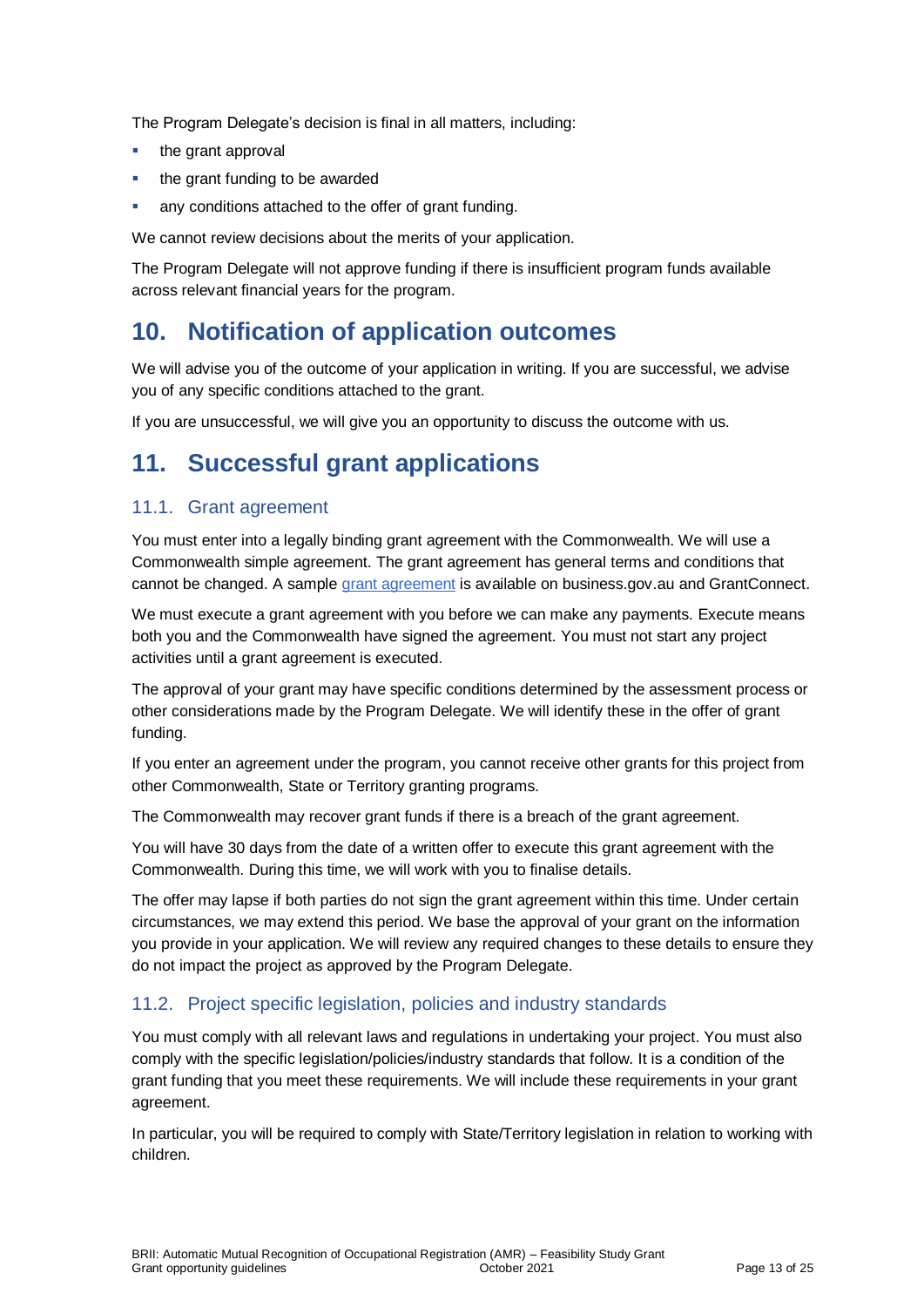### 11.3. How we pay the grant

We will pay 100 per cent of the grant on execution of the grant agreement. You will be required to report how you spent the grant funds at the completion of the project.

The grant agreement will state:

- the maximum grant amount we will pay
- the proportion of eligible expenditure covered by the grant (grant percentage)
- any in-kind contributions you will make
- any financial contribution provided by you or a third party.

We will not exceed the maximum grant amount under any circumstances. If you incur extra costs, you must meet them yourself.

### 11.4. Tax obligations

If you are registered for the Goods and Services Tax (GST), where applicable we will add GST to your grant payment and provide you with a recipient created tax invoice. You are required to notify us if your GST registration status changes during the project period. GST does not apply to grant payments to government related entities $3$ .

Grants are assessable income for taxation purposes, unless exempted by a taxation law. We recommend you seek independent professional advice on your taxation obligations or seek assistance from the [Australian Taxation Office.](https://www.ato.gov.au/) We do not provide advice on tax.

### **12. Announcement of grants**

We will publish non-sensitive details of successful projects on GrantConnect. We are required to do this by the *[Commonwealth Grants Rules and Guidelines](https://www.finance.gov.au/government/commonwealth-grants/commonwealth-grants-rules-guidelines)* unless otherwise prohibited by law. We may also publish this information on business.gov.au. This information may include:

- **name of your organisation**
- $\blacksquare$  title of the project
- **description of the project and its aims**
- amount of grant funding awarded
- Australian Business Number
- business location

l

your organisation's industry sector.

### **13. How we monitor your grant activity**

### 13.1. Keeping us informed

You should let us know if anything is likely to affect your project or organisation.

We need to know of any key changes to your organisation or its business activities, particularly if they affect your ability to complete your project, carry on business and pay debts due.

You must also inform us of any changes to your:

<sup>&</sup>lt;sup>3</sup> See Australian Taxation Office ruling GSTR 2012/2 available at ato.gov.au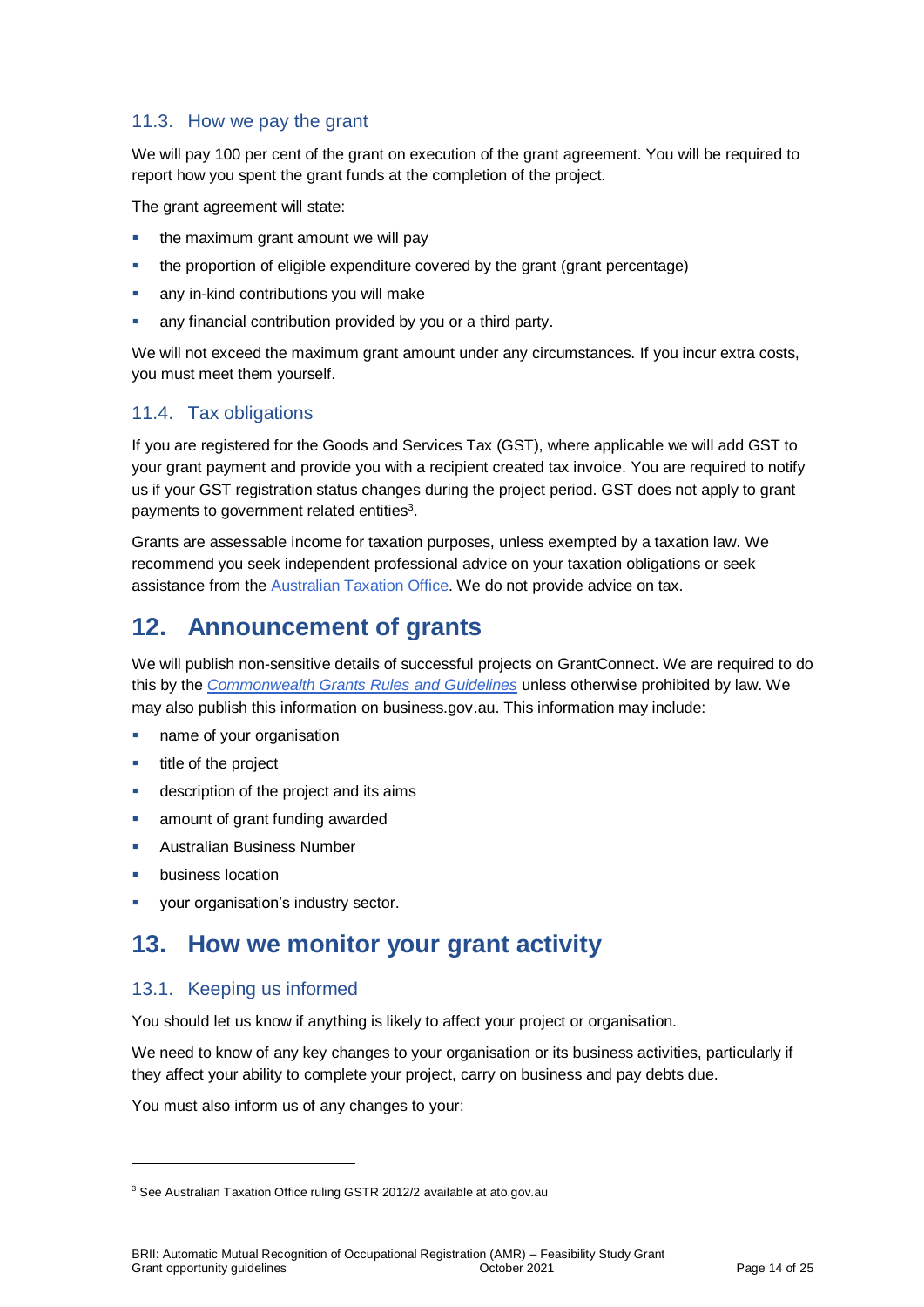- name
- addresses
- nominated contact details
- bank account details.

If you become aware of a breach of the terms and conditions under the grant agreement you must contact us immediately.

You must notify us of events relating to your project and provide an opportunity for the relevant Minister or their representative to attend.

### 13.2. Reporting

You must submit reports in line with the [grant agreement.](file://///prod.protected.ind/User/user03/LLau2/insert%20link%20here) We will provide the requirements for these reports as appendices in the grant agreement. We will remind you of your reporting obligations before a report is due. We will expect you to report on:

- **PEDROGERS** against agreed project milestones
- **•** project expenditure, including expenditure of grant funds
- contributions of participants directly related to the project.

The amount of detail you provide in your reports should be relative to the project size, complexity and grant amount.

We will monitor the progress of your project by assessing reports you submit and may conduct site visits to confirm details of your reports if necessary. Occasionally we may need to re-examine claims, seek further information or request an independent audit of claims and payments.

### 13.2.1. End of project report

When you complete the project, you must submit an end of project report.

End of project reports must:

- **EXEDENT** include the agreed evidence as specified in the grant agreement
- identify the total eligible expenditure incurred for the project
- **EXT** include a declaration that the grant money was spent in accordance with the grant agreement and to report on any underspends of the grant money
- be submitted by the report due date.

### 13.2.2. Ad-hoc reports

We may ask you for ad-hoc reports on your project. This may be to provide an update on progress, or any significant delays or difficulties in completing the project.

### 13.3. Independent audits

We may ask you to provide an independent audit report. An audit report will verify that you spent the grant in accordance with the grant agreement. The audit report requires you to prepare a statement of grant income and expenditure. The report template is available on business.gov.au and GrantConnect.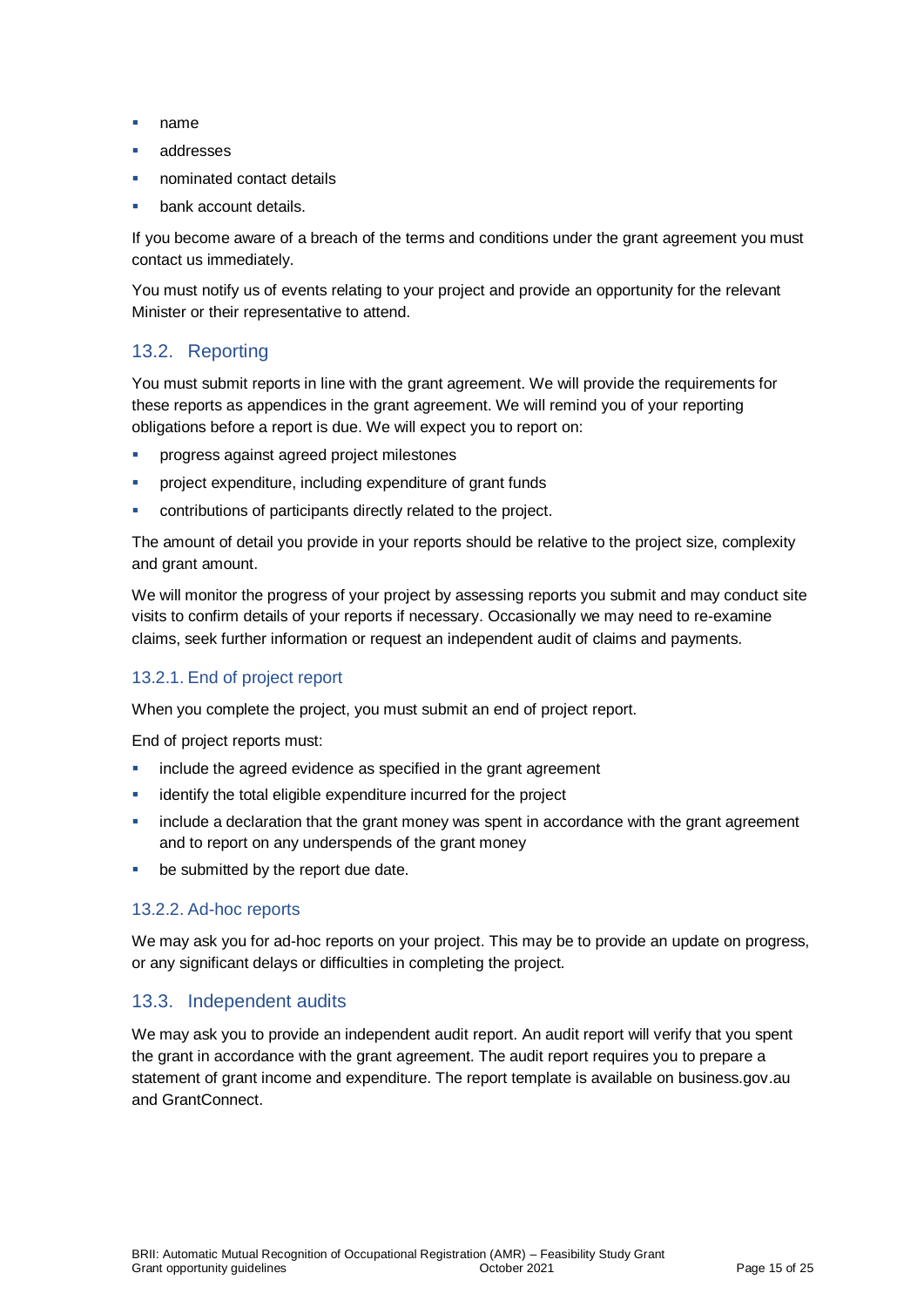### 13.4. Compliance visits

We may visit you during the project period, or at the completion of your project to review your compliance with the grant agreement. We may also inspect the records you are required to keep under the grant agreement. We will provide you with reasonable notice of any compliance visit.

### 13.4.1. Challenge management group

There will be a challenge management group for each challenge. This challenge management group is responsible for supporting the efficient and effective management of the challenge projects.

Each challenge management group will comprise:

- an officer/s from the department with a working knowledge of the program
- an officer/s from the challenge agency who has a high level of technical understanding of the challenge problem
- a representative/s from each grantee for the challenge.

The challenge management group will provide:

- a transparent process to answer your questions regarding the challenge and to ensure that you have equal access to information from the challenge agency relevant to your project and within the limits of appropriate commercial confidentiality
- advice and support to you or the challenge agency as required to assist the successful completion of each project and the challenge as a whole
- advice to the Program Delegate in relation to any requests for variations to projects.

The challenge management group will report to the Program Delegate.

We may ask you to present your findings to the challenge management group or challenge agency towards the end of your project. This will assist in ensuring there is an in-depth understanding of your findings and proposed solution.

### 13.5. Grant agreement variations

We recognise that unexpected events may affect project progress. In these circumstances, you can request a variation to your grant agreement, including:

- **•** changing project milestones
- extending the timeframe for completing the project but within the maximum time period allowed in program guidelines
- **•** changing project activities.

The program does not allow for an increase of grant funds.

If you want to propose changes to the grant agreement, you must put them in writing before the grant agreement end date. We can provide you with a variation request template.

If a delay in the project causes milestone achievement and payment dates to move to a different financial year, you will need a variation to the grant agreement. We can only move funds between financial years if there is enough program funding in the relevant year to allow for the revised payment schedule. If we cannot move the funds, you may lose some grant funding.

You should not assume that a variation request will be successful. We will consider your request based on factors such as:

how it affects the project outcome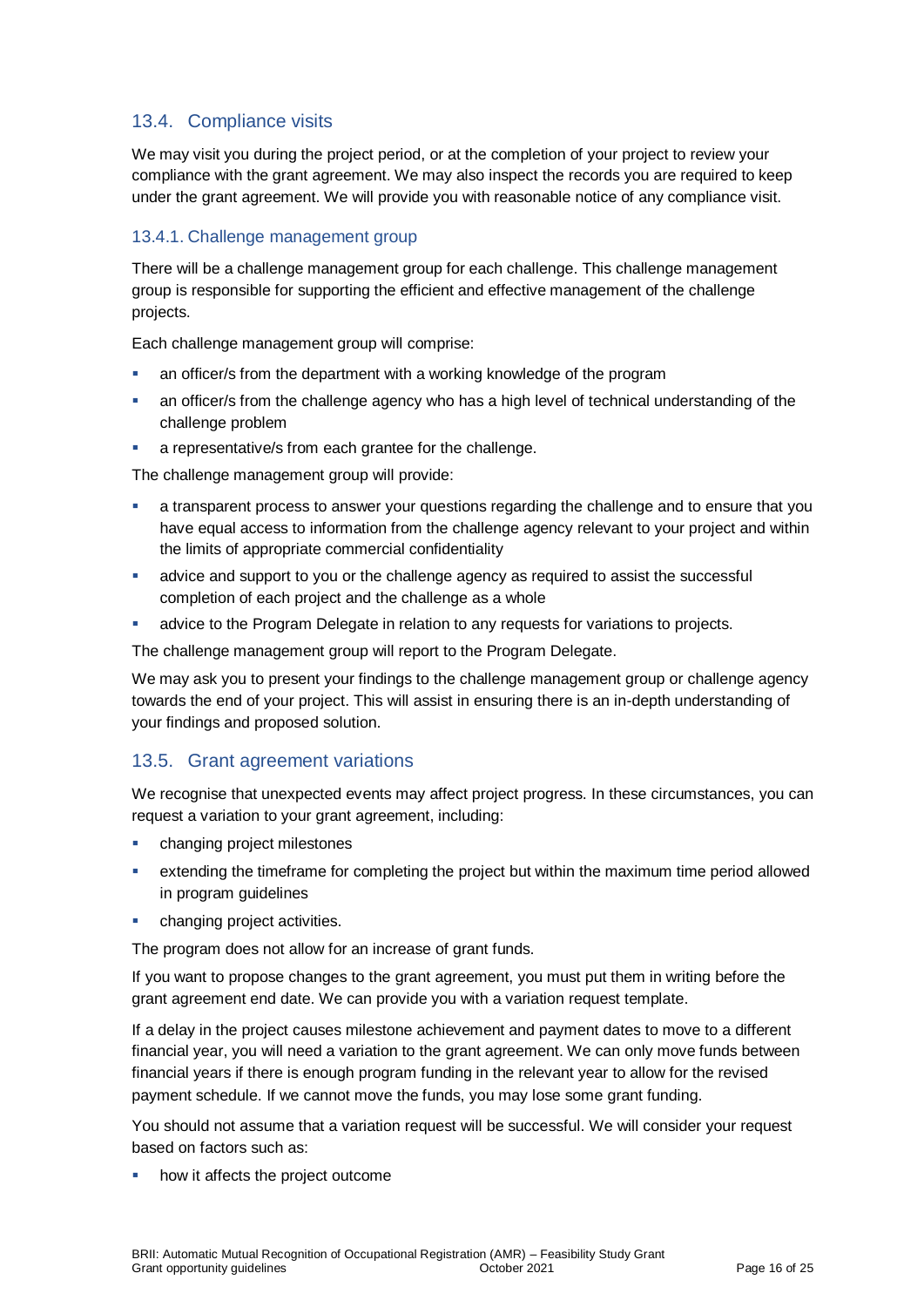- consistency with the program policy objective, grant opportunity guidelines and any relevant policies of the department
- changes to the timing of grant payments
- availability of program funds.

### 13.6. Evaluation

We may evaluate the grant opportunity to measure how well the outcomes and objectives have been achieved. We may use information from your application and project reports for this purpose. We may also interview you, or ask you for more information to help us understand how the grant impacted you and to evaluate how effective the program was in achieving its outcomes.

We may contact you up to two years after you finish your project for more information to assist with this evaluation.

### 13.7. Grant acknowledgement

If you make a public statement about a project funded under the program, including in a brochure or publication, you must acknowledge the grant by using the following:

'This project received grant funding from the Australian Government.'

### **14. Probity**

We will make sure that the grant opportunity process is fair, according to the published guidelines, incorporates appropriate safeguards against fraud, unlawful activities and other inappropriate conduct and is consistent with the CGRGs.

### 14.1. Conflicts of interest

Any conflicts of interest could affect the performance of the grant opportunity or program. There may be a [conflict of interest,](http://www.apsc.gov.au/publications-and-media/current-publications/aps-values-and-code-of-conduct-in-practice/conflict-of-interest) or perceived conflict of interest, if our staff, any member of a committee or advisor and/or you or any of your personnel:

- has a professional, commercial or personal relationship with a party who is able to influence the application selection process, such as an Australian Government officer or member of an external panel
- has a relationship with or interest in, an organisation, which is likely to interfere with or restrict the applicants from carrying out the proposed activities fairly and independently or
- **•** has a relationship with, or interest in, an organisation from which they will receive personal gain because the organisation receives a grant under the grant program/ grant opportunity.

As part of your application, we will ask you to declare any perceived or existing conflicts of interests or confirm that, to the best of your knowledge, there is no conflict of interest.

If you later identify an actual, apparent, or perceived conflict of interest, you must inform us in writing immediately.

Conflicts of interest for Australian Government staff are handled as set out in the Australian [Public](https://www.legislation.gov.au/Details/C2019C00057)  [Service Code of Conduct \(Section 13\(7\)\)](https://www.legislation.gov.au/Details/C2019C00057)<sup>4</sup> of the *Public Service Act 1999* (Cth). Committee

l

<sup>4</sup> https://www.legislation.gov.au/Details/C2019C00057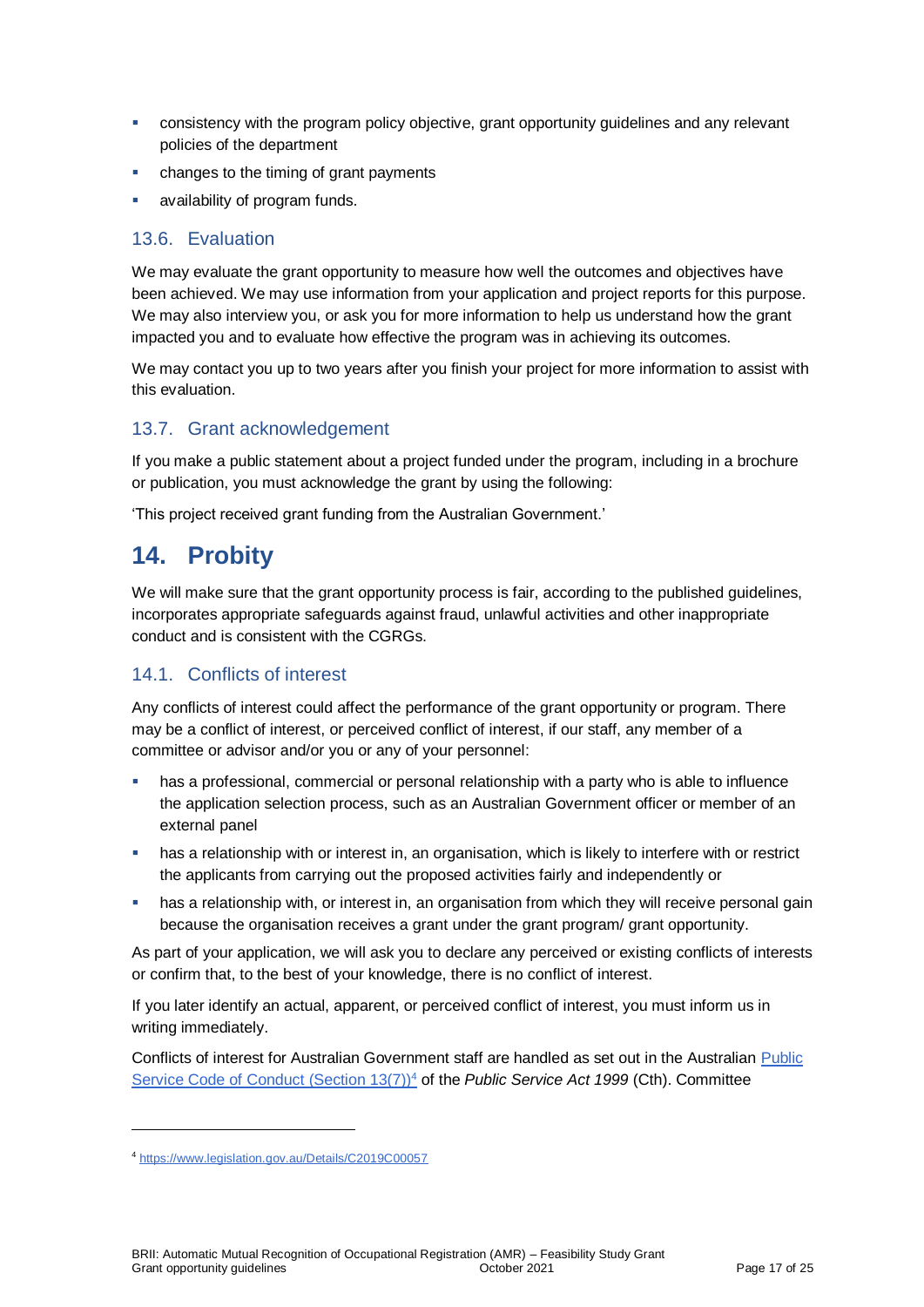members and other officials including the decision maker must also declare any conflicts of interest.

We publish our conflict of interest  $\text{policy}^5$  on the department's website. The Commonwealth policy entity also publishes a conflict of interest policy on its website.

### 14.2. How we use your information

Unless the information you provide to us is:

- confidential information as per [14.2.1,](#page-17-0) or
- personal information as per 14.2.3,

we may share the information with other government agencies for a relevant Commonwealth purpose such as:

- to improve the effective administration, monitoring and evaluation of Australian Government programs
- for research

l

to announce the awarding of grants.

### <span id="page-17-0"></span>14.2.1. How we handle your confidential information

We will treat the information you give us as sensitive and therefore confidential if it meets all of the following conditions:

- you clearly identify the information as confidential and explain why we should treat it as confidential
- the information is commercially sensitive
- disclosing the information would cause unreasonable harm to you or someone else
- you provide the information with an understanding that it will stay confidential.

#### 14.2.2. When we may disclose confidential information

We may disclose confidential information:

- to the committee and our Commonwealth employees and contractors, to help us manage the program effectively
- to the Auditor-General, Ombudsman or Privacy Commissioner
- to the responsible Minister/s or Assistant Minister/s
- to a House or a Committee of the Australian Parliament.

We may also disclose confidential information if

- we are required or authorised by law to disclose it
- you agree to the information being disclosed, or
- someone other than us has made the confidential information public.

<sup>5</sup> [https://www.industry.gov.au/sites/default/files/July%202018/document/pdf/conflict-of-interest-and-insider-trading](https://www.industry.gov.au/sites/default/files/July%202018/document/pdf/conflict-of-interest-and-insider-trading-policy.pdf?acsf_files_redirect)[policy.pdf?acsf\\_files\\_redirect](https://www.industry.gov.au/sites/default/files/July%202018/document/pdf/conflict-of-interest-and-insider-trading-policy.pdf?acsf_files_redirect)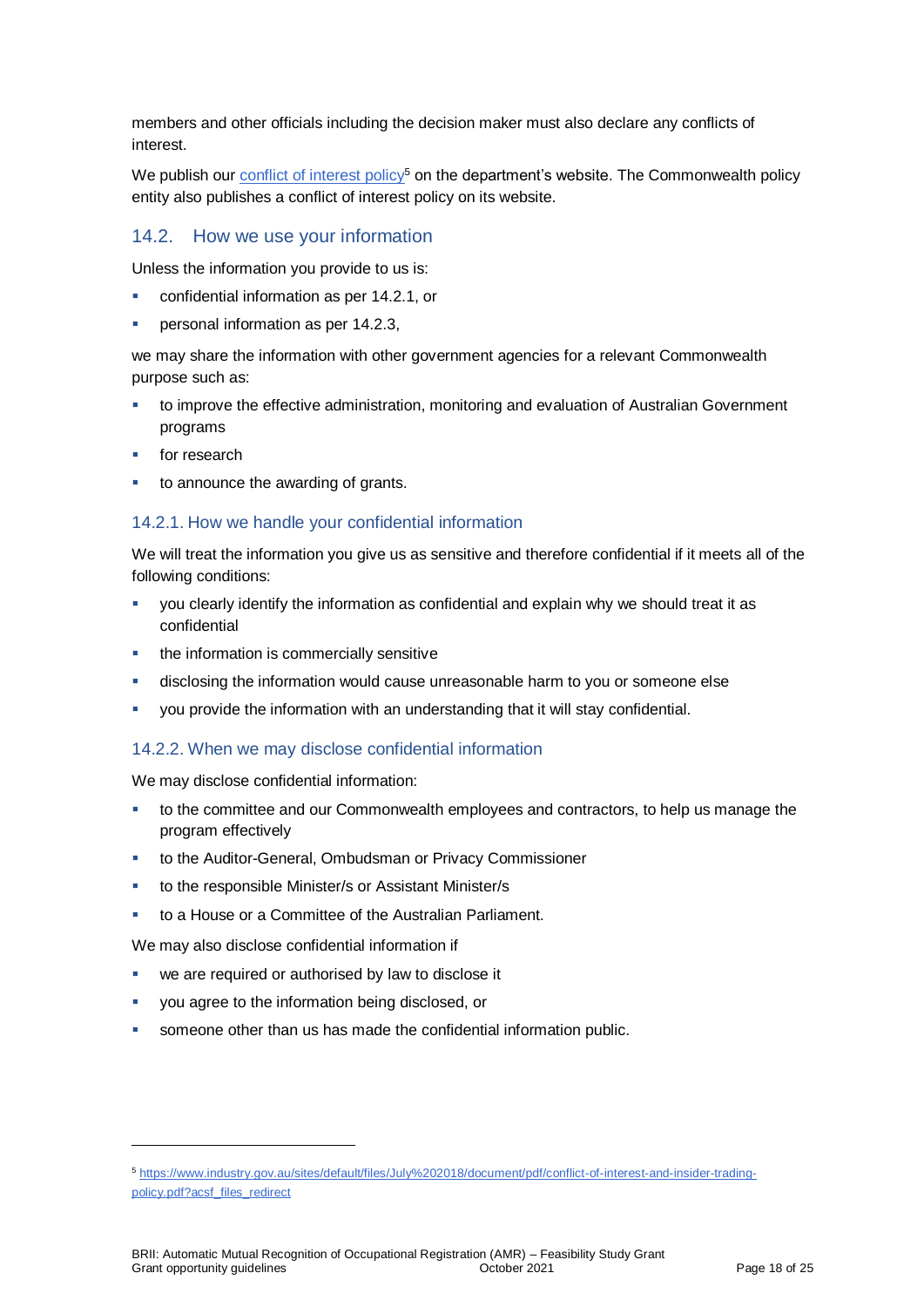### 14.2.3. How we use your personal information

We must treat your personal information according to the Australian Privacy Principles (APPs) and the *Privacy Act 1988* (Cth). This includes letting you know:

- what personal information we collect
- why we collect your personal information
- to whom we give your personal information.

We may give the personal information we collect from you to our employees and contractors, the committee, and other Commonwealth employees and contractors, so we can:

- manage the program
- research, assess, monitor and analyse our programs and activities.

We, or the relevant Minister, may:

- announce the names of successful applicants to the public
- publish personal information on the department's websites.

You may read our [Privacy Policy](https://www.industry.gov.au/data-and-publications/privacy-policy)<sup>6</sup> on the department's website for more information on:

- what is personal information
- how we collect, use, disclose and store your personal information
- how you can access and correct your personal information.

### 14.2.4. Freedom of information

All documents in the possession of the Australian Government, including those about the program, are subject to the *Freedom of Information Act 1982* (Cth) (FOI Act)*.*

The purpose of the FOI Act is to give members of the public rights of access to information held by the Australian Government and its entities. Under the FOI Act, members of the public can seek access to documents held by the Australian Government. This right of access is limited only by the exceptions and exemptions necessary to protect essential public interests and private and business affairs of persons in respect of whom the information relates.

If someone requests a document under the FOI Act, we will release it (though we may need to consult with you and/or other parties first) unless it meets one of the exemptions set out in the FOI Act.

### 14.3. Enquiries and feedback

l

For further information or clarification, you can contact us on 13 28 46 or by [web chat](https://www.business.gov.au/contact-us) or through our [online enquiry form](http://www.business.gov.au/contact-us/Pages/default.aspx) on business.gov.au.

We may publish answers to your questions on our website as Frequently Asked Questions.

Our [Customer Service Charter](https://www.business.gov.au/about/customer-service-charter) is available at [business.gov.au.](http://www.business.gov.au/) We use customer satisfaction surveys to improve our business operations and service.

If you have a complaint, call us on 13 28 46. We will refer your complaint to the appropriate manager.

If you are not satisfied with the way we handle your complaint, you can contact:

<sup>6</sup> <https://www.industry.gov.au/data-and-publications/privacy-policy>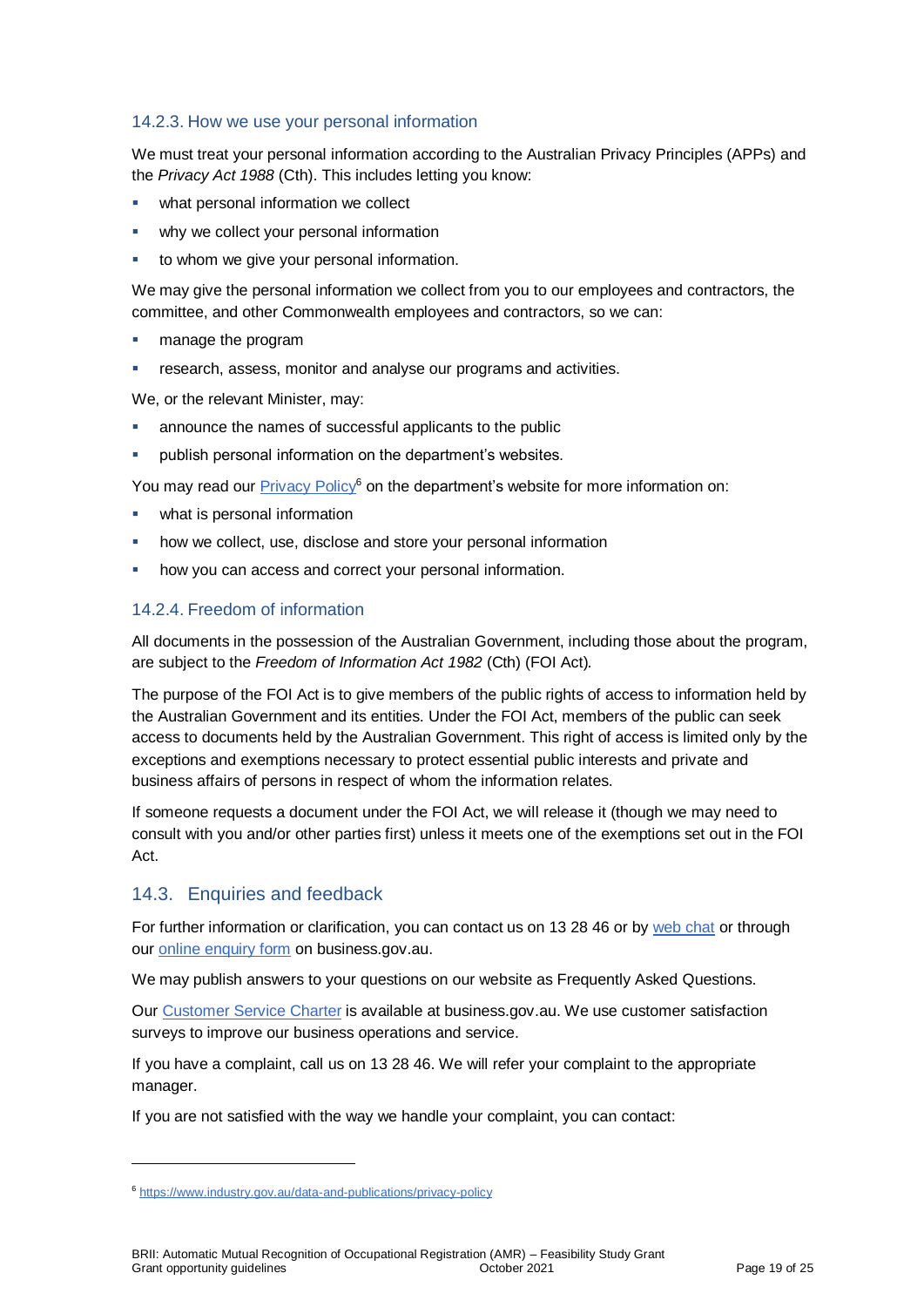Chief Finance Officer Department of Industry, Science, Energy and Resources GPO Box 2013 CANBERRA ACT 2601

You can also contact the [Commonwealth Ombudsman](http://www.ombudsman.gov.au/)<sup>7</sup> with your complaint (call 1300 362 072). There is no fee for making a complaint, and the Ombudsman may conduct an independent investigation.

# **15. Glossary**

| <b>Term</b>                                 | <b>Definition</b>                                                                                                                                                                                                    |
|---------------------------------------------|----------------------------------------------------------------------------------------------------------------------------------------------------------------------------------------------------------------------|
| Application form                            | The document issued by the Program Delegate that<br>applicants use to apply for funding under the program.                                                                                                           |
| Challenge agency                            | The participating Australian Government agency who<br>nominated the challenge.                                                                                                                                       |
| Challenge management group                  | A working group made up of representatives from the<br>department, challenge agency and the grantee. The group<br>is responsible for supporting the efficient and effective<br>management of the challenge projects. |
| Department                                  | The Department of Industry, Science, Energy and<br>Resources.                                                                                                                                                        |
| Eligible activities                         | The activities undertaken by a grantee in relation to a<br>project that are eligible for funding support as set out in 6.1.                                                                                          |
| Eligible application                        | An application or proposal for grant funding under the<br>program that the Program Delegate has determined is<br>eligible for assessment in accordance with these guidelines.                                        |
| Eligible expenditure                        | The expenditure incurred by a grantee on a project and<br>which is eligible for funding support as set out in 6.2.                                                                                                   |
| Eligible expenditure guidance               | The guidance that is provided at Appendix A.                                                                                                                                                                         |
| Entrepreneurs' Programme<br>Committee (EPC) | A committee of Industry Innovation and Science Australia.                                                                                                                                                            |
| Grant agreement                             | A legally binding contract between the Commonwealth and<br>a grantee for the grant funding.                                                                                                                          |
| Grant funding or grant funds                | The funding made available by the Commonwealth to<br>grantees under the program.                                                                                                                                     |
| <b>GrantConnect</b>                         | The Australian Government's whole-of-government grants<br>information system, which centralises the publication and<br>reporting of Commonwealth grants in accordance with the<br>CGRGs.                             |

<sup>7</sup> <http://www.ombudsman.gov.au/>

l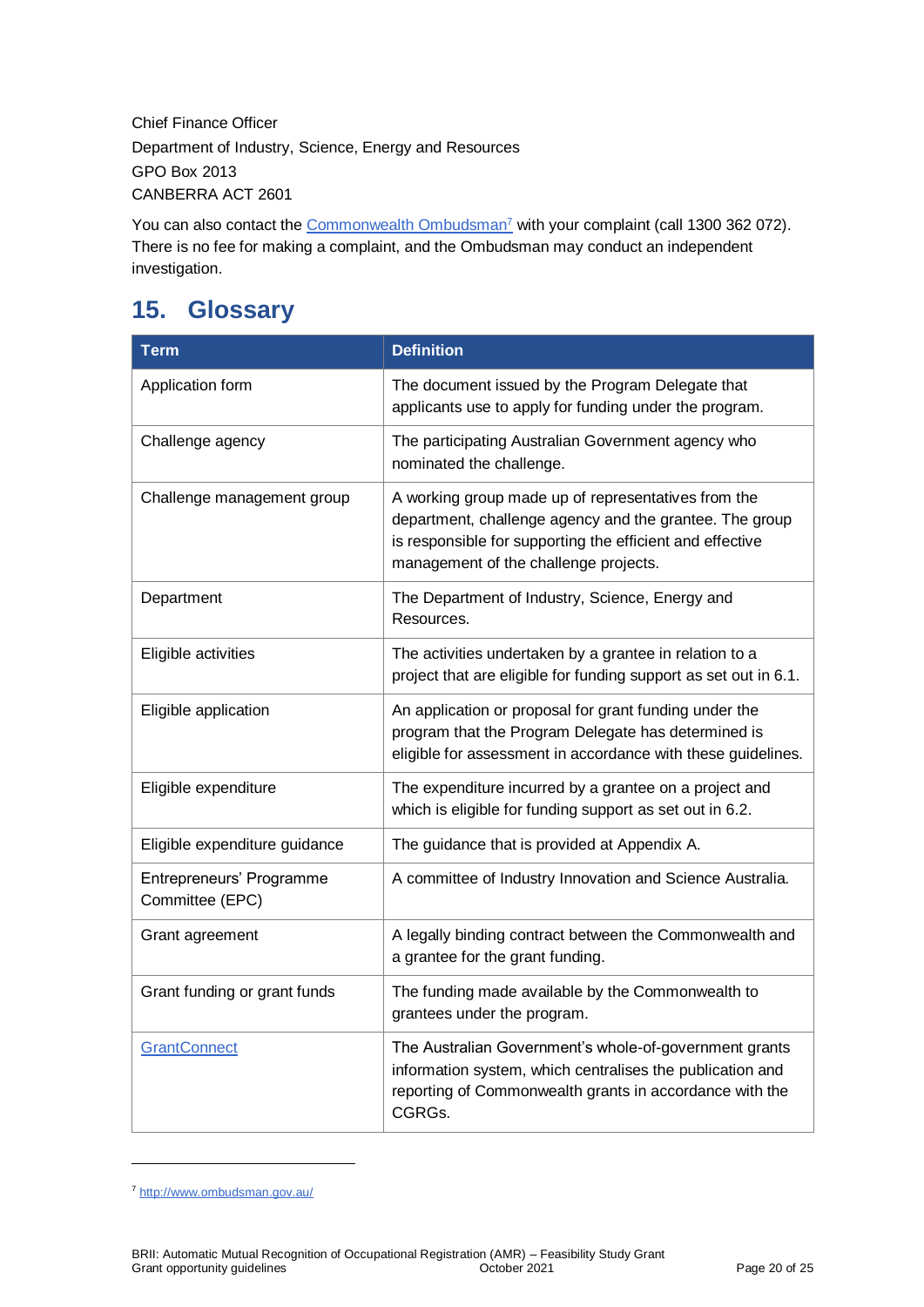| <b>Term</b>                                         | <b>Definition</b>                                                                                                                                                  |
|-----------------------------------------------------|--------------------------------------------------------------------------------------------------------------------------------------------------------------------|
| Grantee                                             | The recipient of grant funding under a grant agreement.                                                                                                            |
| Guidelines                                          | Guidelines that the relevant Minister gives to the<br>department to provide the framework for the administration<br>of the program, as in force from time to time. |
| Industry Innovation and Science<br>Australia (IISA) | The statutory board established by the Industry Research<br>and Development Act 1986 (Cth) and named in that Act as<br>Innovation and Science Australia.           |
| Personal information                                | Has the same meaning as in the Privacy Act 1988 (Cth)<br>which is:                                                                                                 |
|                                                     | Information or an opinion about an identified individual,<br>or an individual who is reasonably identifiable:                                                      |
|                                                     | whether the information or opinion is true or not;<br>a.<br>and                                                                                                    |
|                                                     | b.<br>whether the information or opinion is recorded in a<br>material form or not.                                                                                 |
| Program Delegate                                    | A manager within the department with responsibility for<br>administering the program.                                                                              |
| Program funding or Program<br>funds                 | The funding made available by the Commonwealth for the<br>program.                                                                                                 |
| Project                                             | A project described in an application for grant funding under<br>the program.                                                                                      |
| Publicly funded research<br>organisation (PFRO)     | All higher education providers listed at Table A and Table B<br>of the Higher Education Support Act 2003 (Cth).                                                    |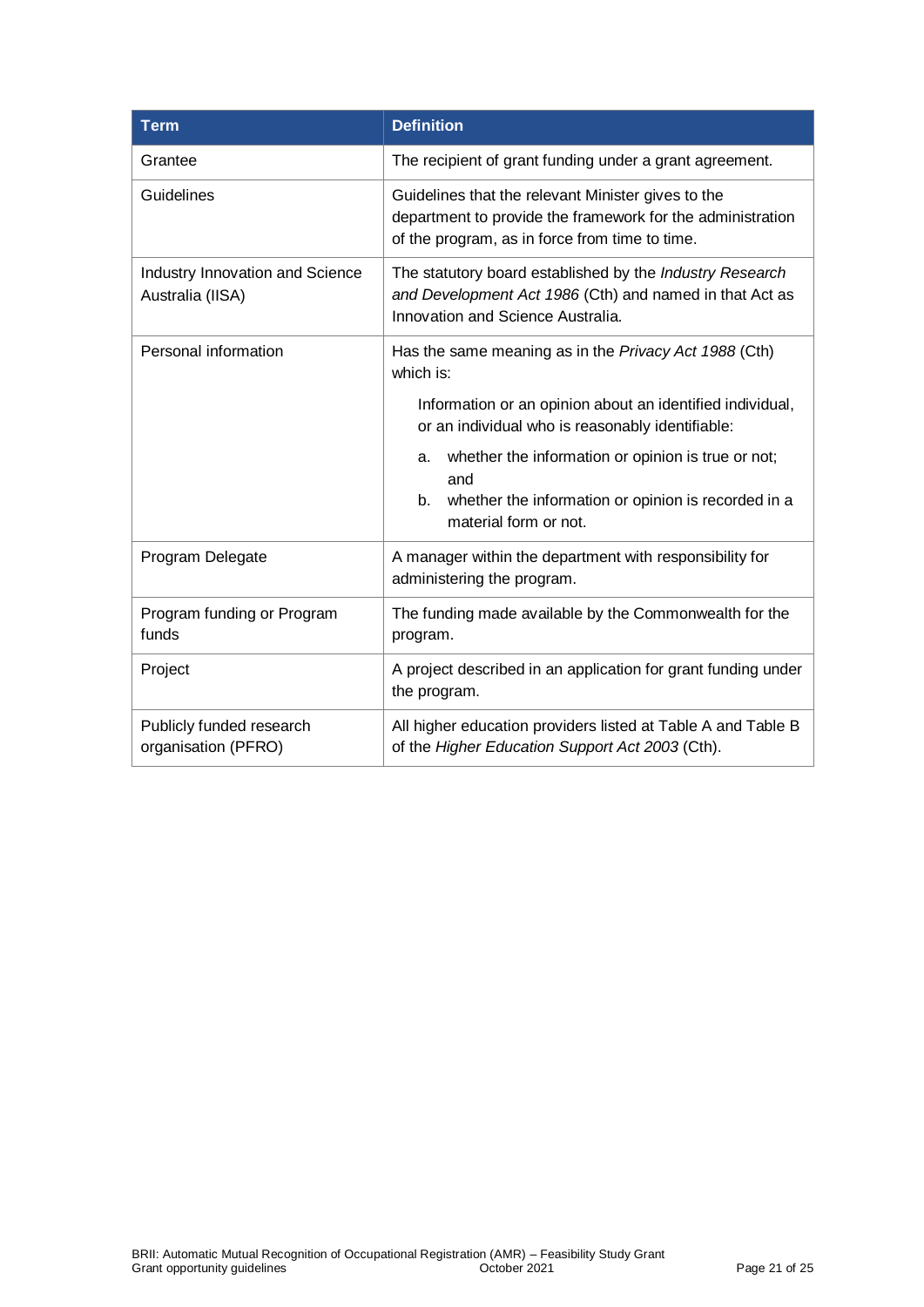# **Appendix A. Eligible expenditure**

This section provides guidance on the eligibility of expenditure. We may update this guidance from time to time, so you should make sure you have the current version from th[e business.gov.au](https://business.gov.au/) website before preparing your application.

The Program Delegate makes the final decision on what is eligible expenditure and may give additional quidance on eligible expenditure if required.

To be eligible, expenditure must:

- be incurred by you within the project period
- be a direct cost of the project
- be incurred by you to undertake required project audit activities
- meet the eligible expenditure guidelines.

### A.1 How we verify eligible expenditure

If your application is successful, we will ask you to verify the project budget that you provided in your application when we negotiate your grant agreement. You may need to provide evidence such as quotes for major costs.

The grant agreement will include details of the evidence you may need to provide when you achieve certain milestones in your project. This may include evidence related to eligible expenditure.

If requested, you will need to provide the agreed evidence along with your progress reports.

You must keep payment records of all eligible expenditure, and be able to explain how the costs relate to the agreed project activities. At any time, we may ask you to provide records of the expenditure you have paid. If you do not provide these records when requested, the expense may not qualify as eligible expenditure.

### A.2 Labour expenditure

Eligible labour expenditure for the grant covers the direct labour costs of employees you directly employ on the core elements of the project. We consider a person an employee when you pay them a regular salary or wage, out of which you make regular tax instalment deductions.

We consider costs for technical, but not administrative, project management activities eligible labour expenditure. However, we limit these costs to 10 per cent of the total amount of eligible labour expenditure claimed.

We do not consider labour expenditure for leadership or administrative staff (such as CEOs, CFOs, accountants and lawyers) as eligible expenditure, even if they are doing project management tasks.

Eligible salary expenditure includes an employee's total remuneration package as stated on their Pay As You Go (PAYG) Annual Payment Summary submitted to the ATO. We consider salarysacrificed superannuation contributions as part of an employee's salary package if the amount is more than what the Superannuation Guarantee requires.

The maximum salary for an employee, director or shareholder, including packaged components that you can claim through the grant is \$175,000 per financial year.

For periods of the project that do not make a full financial year, you must reduce the maximum salary amount you claim proportionally.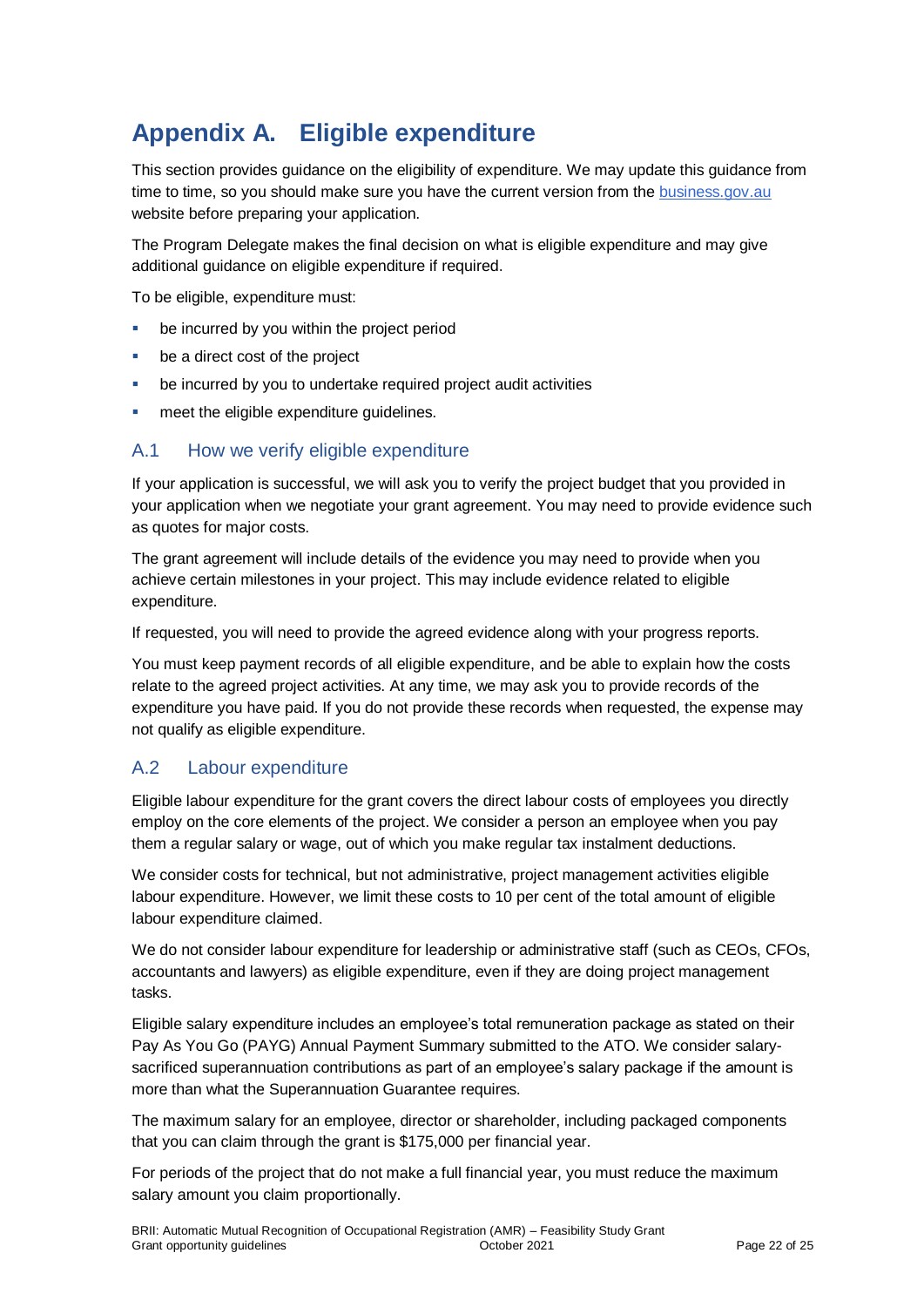You can only claim eligible salary costs when an employee is working directly on agreed project activities during the agreed project period.

### A.3 Labour on-costs and administrative overhead

You may increase eligible salary costs by an additional 30% allowance to cover on-costs such as employer paid superannuation, payroll tax, workers compensation insurance, and overheads such as office rent and the provision of computers.

You should calculate eligible salary costs using the formula below:



You cannot calculate labour costs by estimating the employee's worth. If you have not exchanged money (either by cash or bank transactions) we will not consider the cost eligible.

Evidence you will need to provide can include:

- details of all personnel working on the project, including name, title, function, time spent on the project and salary
- ATO payment summaries, pay slips and employment contracts.

### A.4 Contract expenditure

Eligible contract expenditure is the cost of any agreed project activities that you contract others to do. These can include contracting:

- another organisation
- an individual who is not an employee, but engaged under a separate contract.

All contractors must have a written contract prior to starting any project work—for example, a formal agreement, letter or purchase order which specifies:

- the nature of the work they perform
- the applicable fees, charges and other costs payable.

Invoices from contractors must contain:

- a detailed description of the nature of the work
- the hours and hourly rates involved
- any specific plant expenses paid.

Invoices must directly relate to the agreed project, and the work must qualify as an eligible expense. The costs must also be reasonable and appropriate for the activities performed.

We will require evidence of contractor expenditure that may include:

- an exchange of letters (including email) setting out the terms and conditions of the proposed contract work
- purchase orders
- supply agreements
- invoices and payment documents.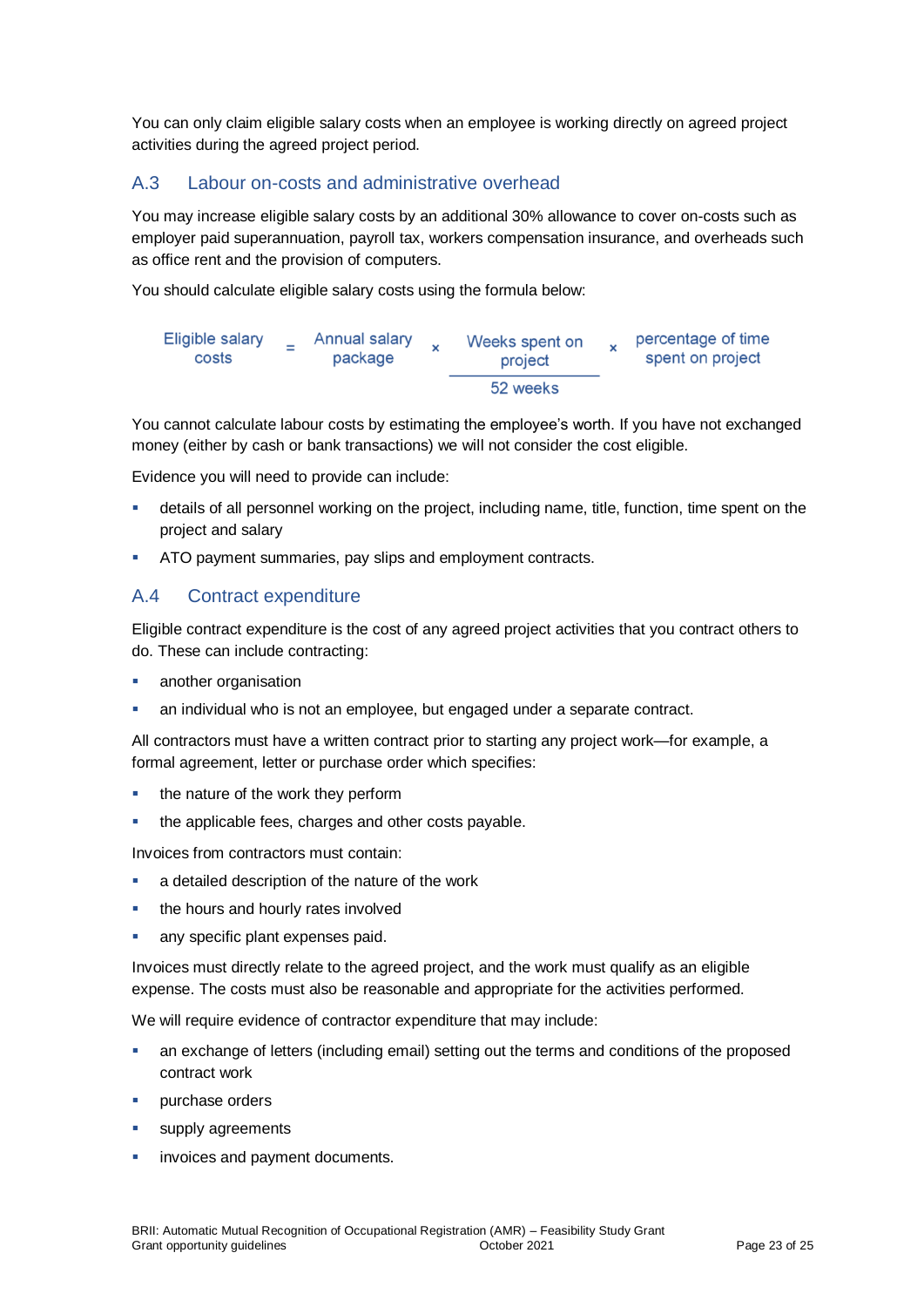You must ensure all project contractors keep a record of the costs of their work on the project. We may require you to provide a contractor's records of their costs of doing project work. If you cannot provide these records, the relevant contract expense may not qualify as eligible expenditure.

### A.5 Travel and overseas expenditure

Eligible travel and overseas expenditure may include

- domestic travel limited to the reasonable cost of accommodation and transportation required to conduct agreed project and collaboration activities in Australia
- overseas travel limited to the reasonable cost of accommodation and transportation required in cases where the overseas travel is material to the conduct of the project in Australia.

Eligible air transportation is limited to the economy class fare for each sector travelled; where noneconomy class air transport is used only the equivalent of an economy fare for that sector is eligible expenditure. Where non-economy class air transport is used, the grantee will require evidence showing what an economy air fare costs at the time of travel.

We will consider value for money when determining whether the cost of overseas expenditure is eligible. This may depend on

- the proportion of total grant funding that you will spend on overseas expenditure
- the proportion of the service providers total fee that will be spent on overseas expenditure
- how the overseas expenditure is likely to aid the project in meeting the program objectives

Overseas travel must be at an economy rate and you must demonstrate you cannot access the service, or an equivalent service in Australia.

Eligible overseas activities expenditure is generally limited to 10 per cent of total eligible expenditure.

### A.6 Other eligible expenditure

Other eligible expenditures for the project may include:

financial auditing of project expenditure

Other specific expenditures may be eligible as determined by the Program Delegate.

Evidence you need to supply can include supplier contracts, purchase orders, invoices and supplier confirmation of payments.